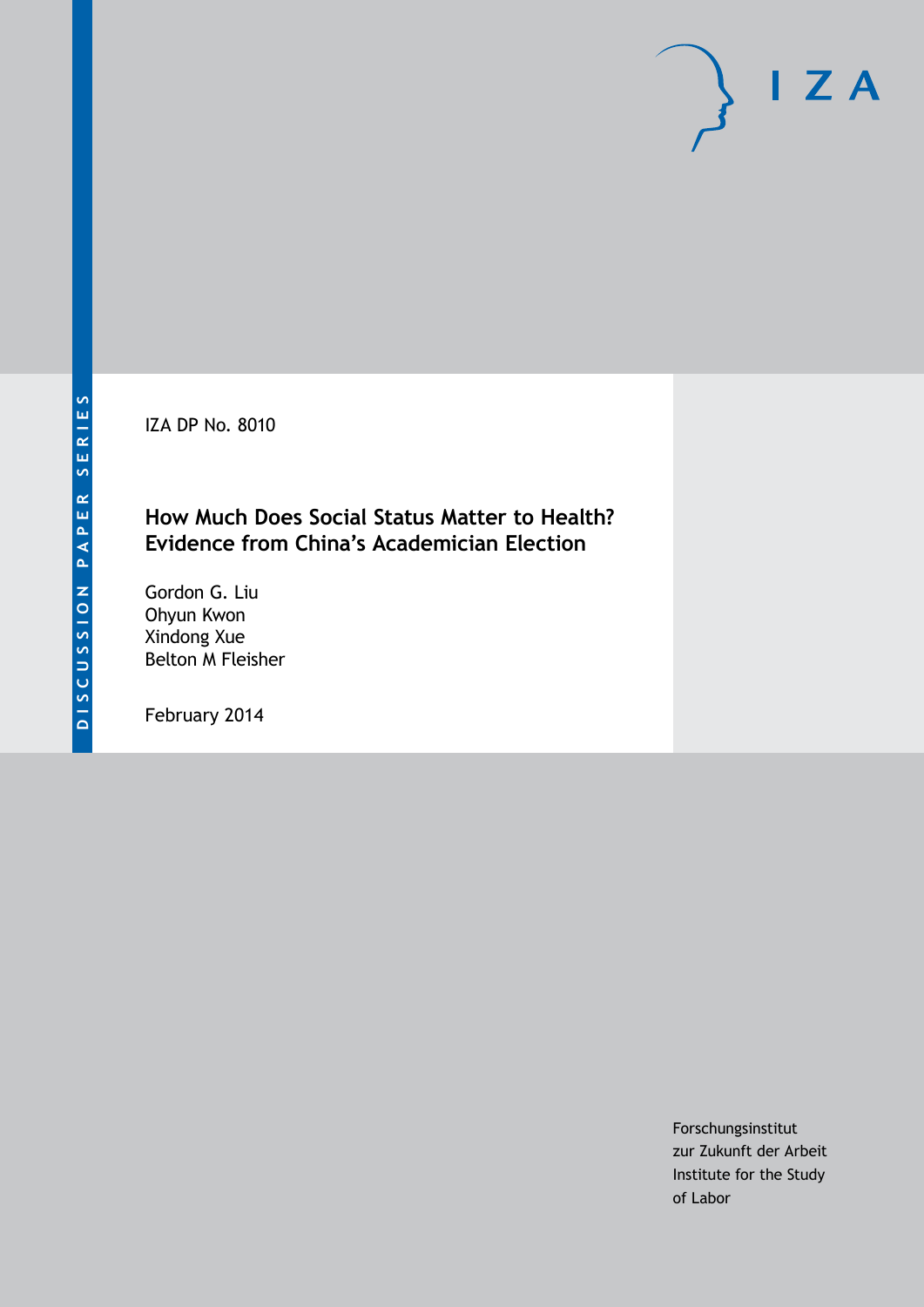# **How Much Does Social Status Matter to Health? Evidence from China's Academician Election**

# **Gordon G. Liu**

*Peking University*

### **Ohyun Kwon**

*University of Wisconsin - Madison*

### **Xindong Xue**

*Zhongnan University of Economics and Law*

### **Belton M. Fleisher**

*Ohio State University, CUFE and IZA*

### Discussion Paper No. 8010 February 2014

IZA

P.O. Box 7240 53072 Bonn **Germany** 

Phone: +49-228-3894-0 Fax: +49-228-3894-180 E-mail: [iza@iza.org](mailto:iza@iza.org)

Any opinions expressed here are those of the author(s) and not those of IZA. Research published in this series may include views on policy, but the institute itself takes no institutional policy positions. The IZA research network is committed to the IZA Guiding Principles of Research Integrity.

The Institute for the Study of Labor (IZA) in Bonn is a local and virtual international research center and a place of communication between science, politics and business. IZA is an independent nonprofit organization supported by Deutsche Post Foundation. The center is associated with the University of Bonn and offers a stimulating research environment through its international network, workshops and conferences, data service, project support, research visits and doctoral program. IZA engages in (i) original and internationally competitive research in all fields of labor economics, (ii) development of policy concepts, and (iii) dissemination of research results and concepts to the interested public.

IZA Discussion Papers often represent preliminary work and are circulated to encourage discussion. Citation of such a paper should account for its provisional character. A revised version may be available directly from the author.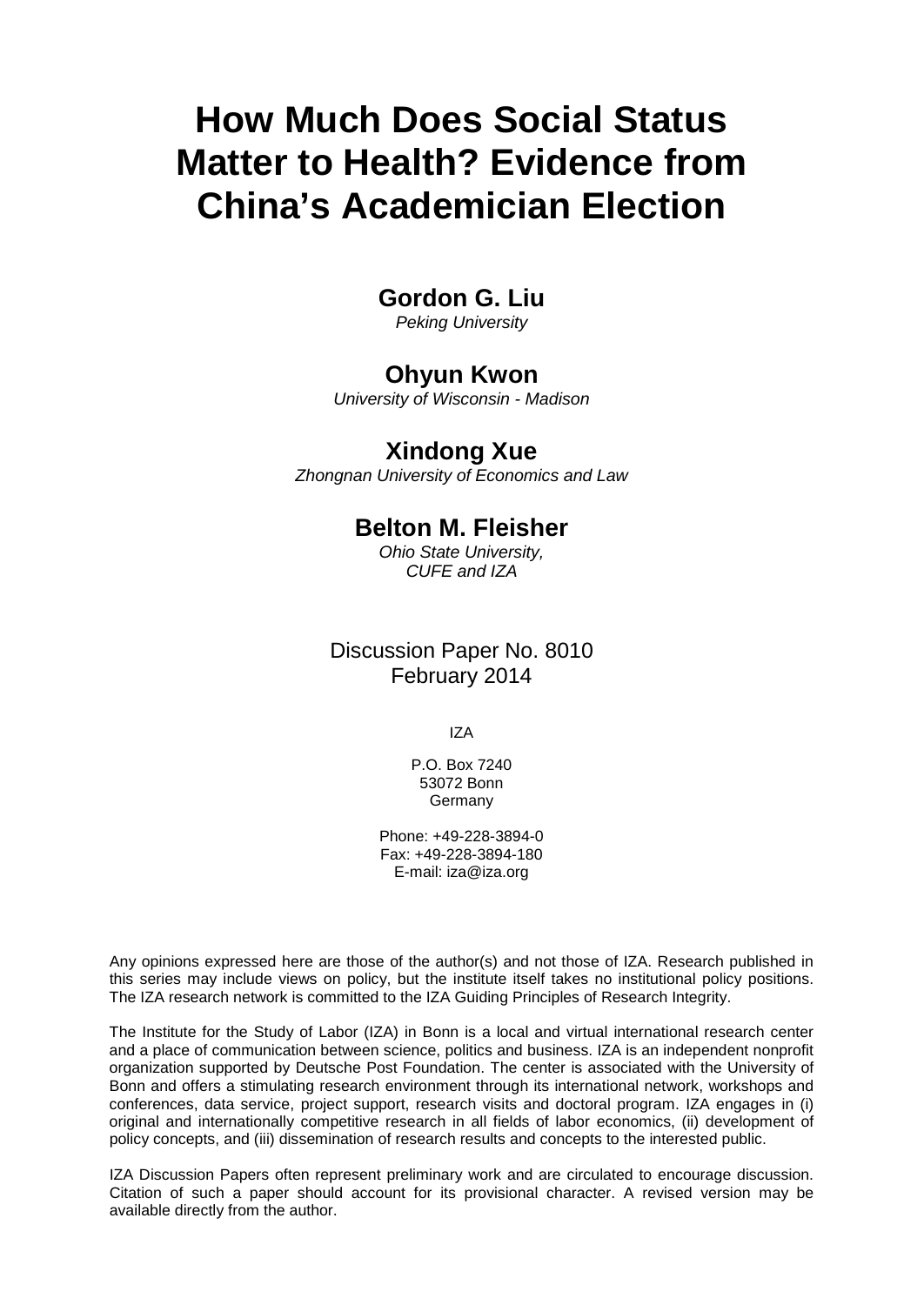IZA Discussion Paper No. 8010 February 2014

# **ABSTRACT**

# **How Much Does Social Status Matter to Health? Evidence from China's Academician Election**

The impact of socio-economic status on health has been widely recognized, but the independent impact of social status alone on health remains inconclusive. We approach this challenge by exploiting a natural experiment in which subjects undergo a shift in their social status without considerable economic impact. We gather data on 4190 scientists who were either nominated for or successfully elected to the Chinese Academy of Science or of Engineering. Being elected as an academician in China is a boost in social status (viceministerial level) with negligible economic impact (US\$30 monthly before 2009). After correcting for two sources of bias: 1) Some potential academicians decease too young to be elected, leading to immortal-time bias in favor of academicians and 2) the endogenous relationship between health and social status, we find that the enhanced social status of becoming an academician leads to approximately 1.2-years longer life.

JEL Classification: I12

Keywords: social status, health, academician, China

Corresponding author:

Belton M. Fleisher Department of Economics The Ohio State University 1945 North High Street Columbus, OH 43210 USA E-mail: [fleisher.1@osu.edu](mailto:fleisher.1@osu.edu)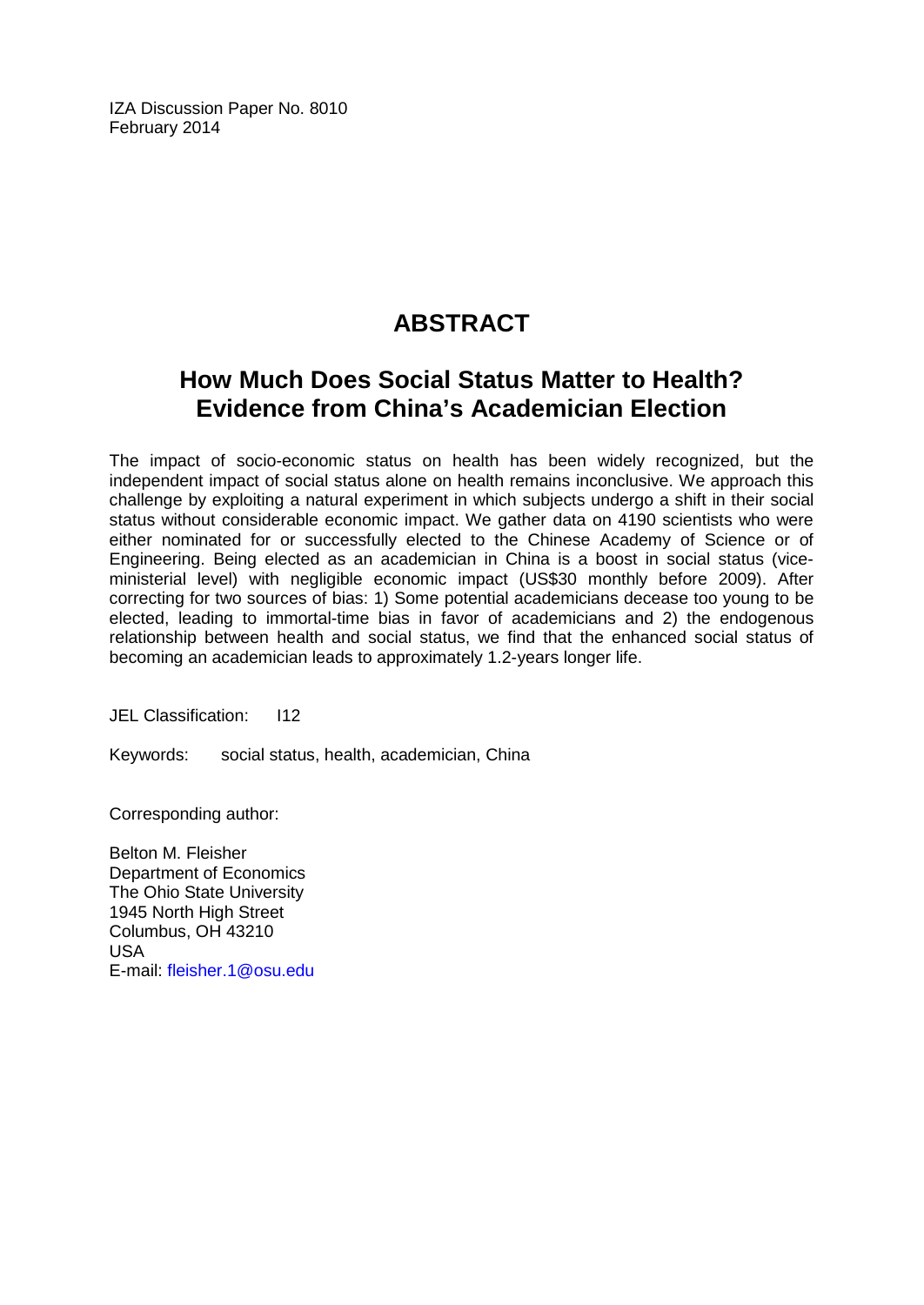#### I. Introduction

The correlation between socio-economic status (SES) and health has been widely recognized, but separating the contribution of social status from its association with economic factors is troublesome. We identify a means of identifying the impact of social status alone on health as measured by longevity. Our contribution is accomplished through studying data from elections to the China Academy of Science or Engineering. Scientists who are successfully elected to an Academy undergo a shift in their social status (from none to vice-ministerial level) with minimal increase in monthly payment (US\$30 before 2009).

After correcting for immortal-time (longevity) bias and other confounders, we find that scientists who win election to their Academies live approximately 1.2 longer than their counterparts who are not elected. This result is robust to various manipulations of the sample- and variable definitions, and the impact is long-lasting (increasing with the age of the Academician).

The following sections are organized as follows. The next section contains a brief review of literature on the relationship between SES and health outcomes; the third section describes background information on the Chinese Academician Election; the fourth section presents our methodology; the fifth section presents our main results and the final section concludes.

#### II. Literature Review.

A widely cited work is the so-called Whitehall Study of British civil servants by Reid et al.(1974), which finds that among 18,403 subjects between 40 and 64 years old the proportion having diabetes, pneumonia and lung cancer is far lower than average males of the same age. After a 7.5 years of follow-up survey on 17,530 subjects, Marmot et al.(1978) report that administrative hierarchy has a significant negative correlation with the rate of coronary heart disease. Subsequently, Marmot, et al. (1984) shows that after controlling for other possible causes of death civil servants of the lowest hierarchy are still 3 times more likely to die of coronary heart disease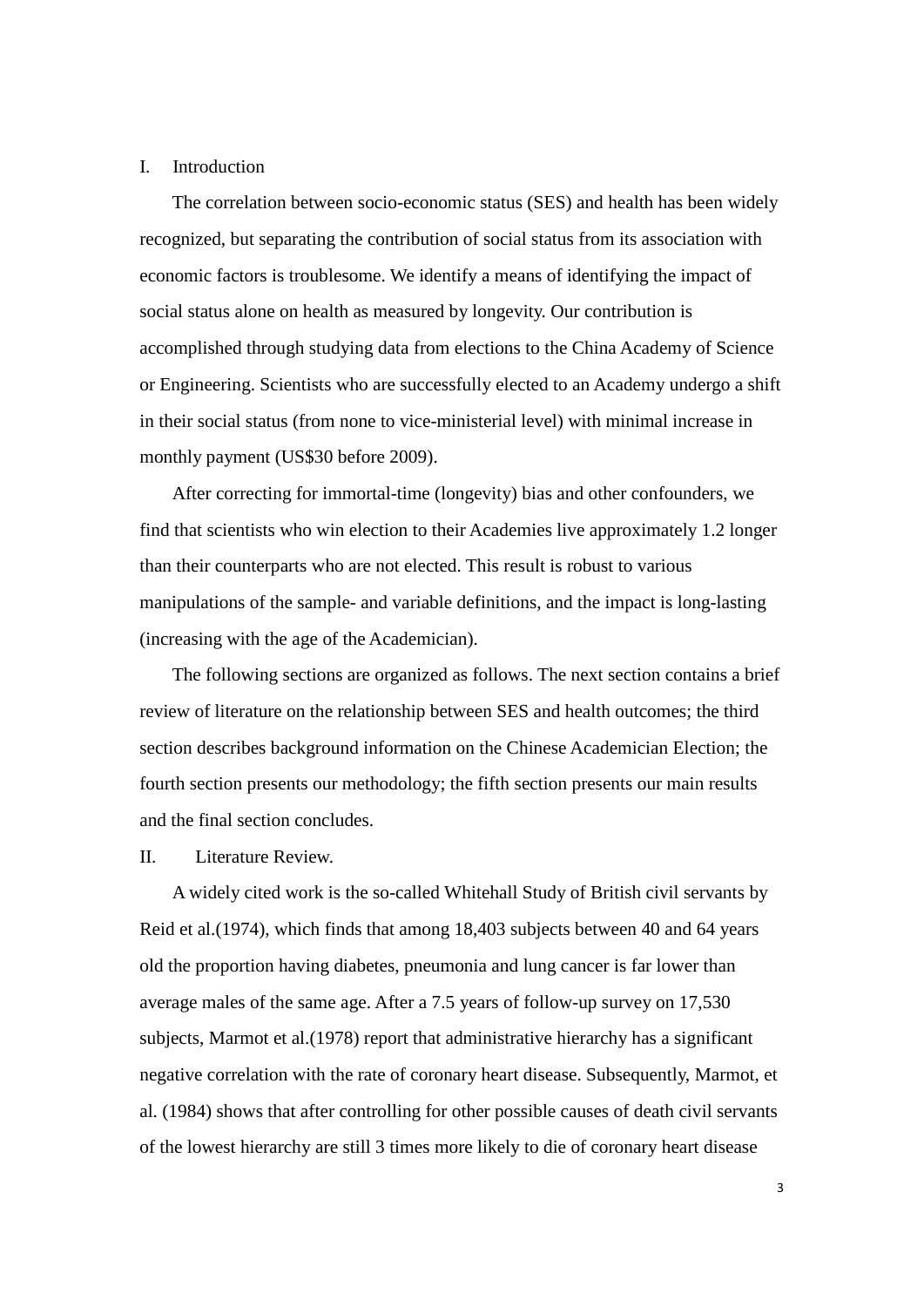than those ranked highest. In contrast, some evidence from U. S. presidential medical records since the 1920s suggests that being in the White House leads to a doubling of the speed of aging, although recent work by Olshansky(2011) rebuts this conclusion. Olshansky finds that the estimated age of mortality for presidents under the assumption that being elected doubles their aging rate is 68.1 years, whereas the observed age of mortality averages 73.0 years.

The channels through which poor health might lead to loss of income and thereby lower SES (confounding attempts to identify the impact of social status on health) are intuitively clear. They are also well established. For example, Luft(1975) suggests that healthier workers receive higher salaries because of their greater productivity and, presumably, can afford better health care. Smith (1998, 1999, 2005) reports evidence that direction of causality changes over the lifecycle. He notes that the impact of the early-life SES on health is strong and that for people over age 50, the reverse impact is even stronger. Using data from the Health and Retirement Study, Smith (2005) finds that health plays a significant role in determining household income, wealth and labor supply, especially for the middle-aged, for example, through the severity of accidents.

In analyzing the mechanisms through which SES influences health, Marmot (2002) argues that socio-economic status influences health through psychological effects in addition to income and education channels. The psychological channel operates through a low degree of job control (Marmot, et al., 1991) leading to stress and depressive symptoms as argued by Steptoe et al., (2003a). Stansfeld et al.(1999); and by Karasek and Theorell (1990). Perceived feeling of humiliation, disrespect and social anxiety at work can also lead to high levels of stress hormones (Wilkinson 2000), which brings about deleterious effects on immunological systems (Steptoe and Marmot, 2005).

Related to the direction of causality, omitted-variables can bias estimation of the impact of SES on health. An important problem in many samples would be early-life conditions that affect health (e.g. as in the studies by Smith cited above) and thus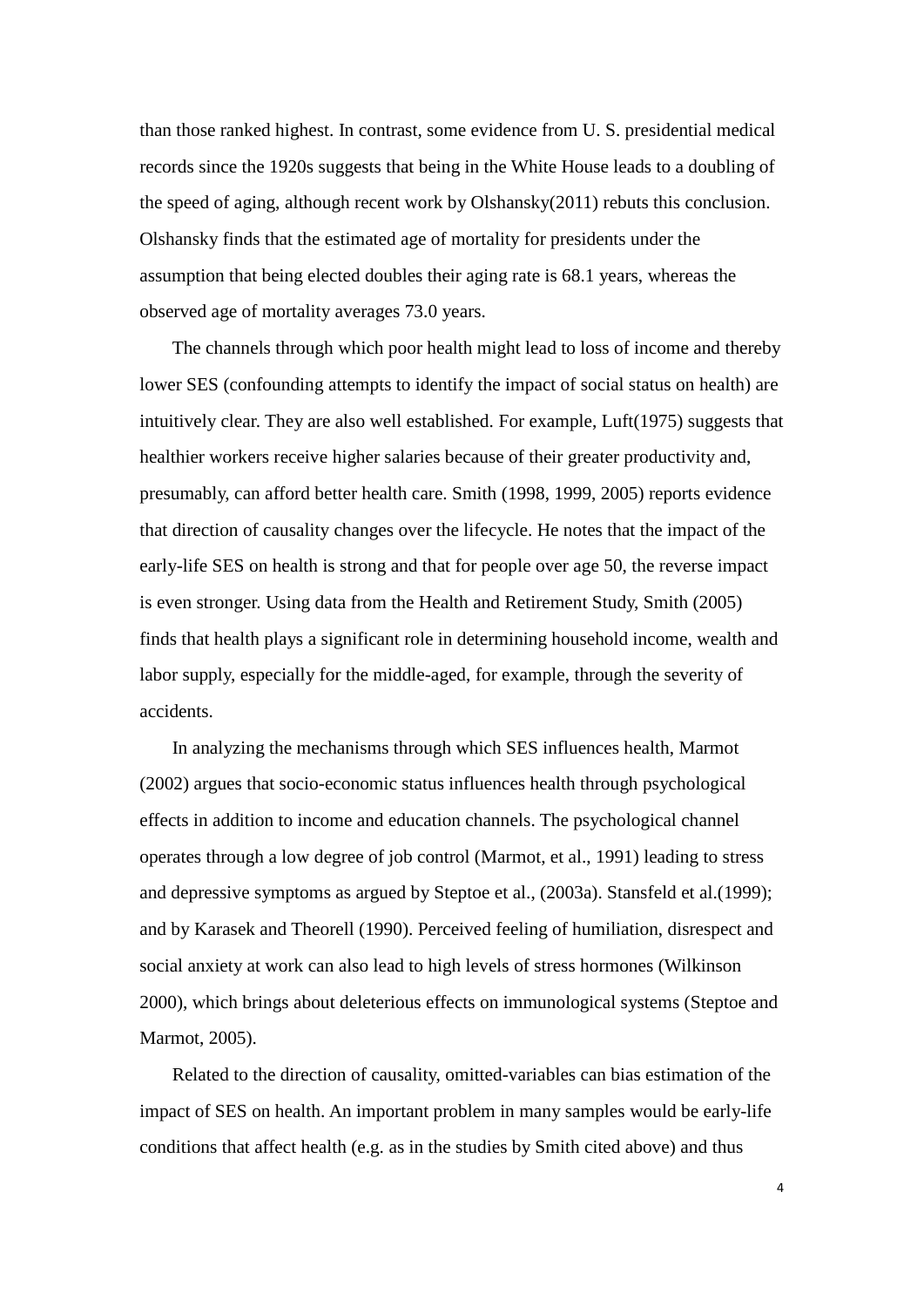influence health conditions in later life. Evidence suggests that early-life health is a major factor determining health of adults. (Roseboom et al., 2011, Case et al., 2002). Moreover, healthy children (benefitting from family economic status and/or genetic endowment) tend to achieve more schooling, achieve more from acquired education and are likely to reach higher SES later in life. Our sample consists of adults who have all received the highest level of scientific education available to them; thus the influence of early-life health on the schooling component of SES is minimized if not eliminated entirely.

An important dimension of the causality issue (and the principal focus of this study) is to identify whether the social component of SES alone improves health. Research in this regard has taken advantage of natural experiments in which samples have undergone shift in their social status without considerable economic. Matthew et al.(2008) compares scientists who were either nominated for or won the Nobel Prize in Chemistry and Physics from 1901 to 1950. They find that winning the Nobel Prize brings about additional longevity of 2.08, 1.30 and 0.69 years for American, German and European scientists respectively. The average impact of social status on health is 1.6 years.

In closely related literature, Redelmeier and Singh(2001a) find that oscar-winning actors and actresses out-live the nominees by 3.9 years . However, the same authors find in another article (2001b) find that screenwriters who win an academy award live 3.6 years shorter lives than nominees.

III. Chinese Academy Elections.

1

The Chinese Academy of Science (CAS) was first established in 1955 as the highest scientific advisory institution in China. CAS members, who were directly appointed until 1999, received the title of CAS Academician<sup>1</sup>, which was regarded as

<span id="page-5-0"></span> $1$  At the outset, members of CAS and CAE were referred to as Academy Commissioner, which was changed to Academician in 1993.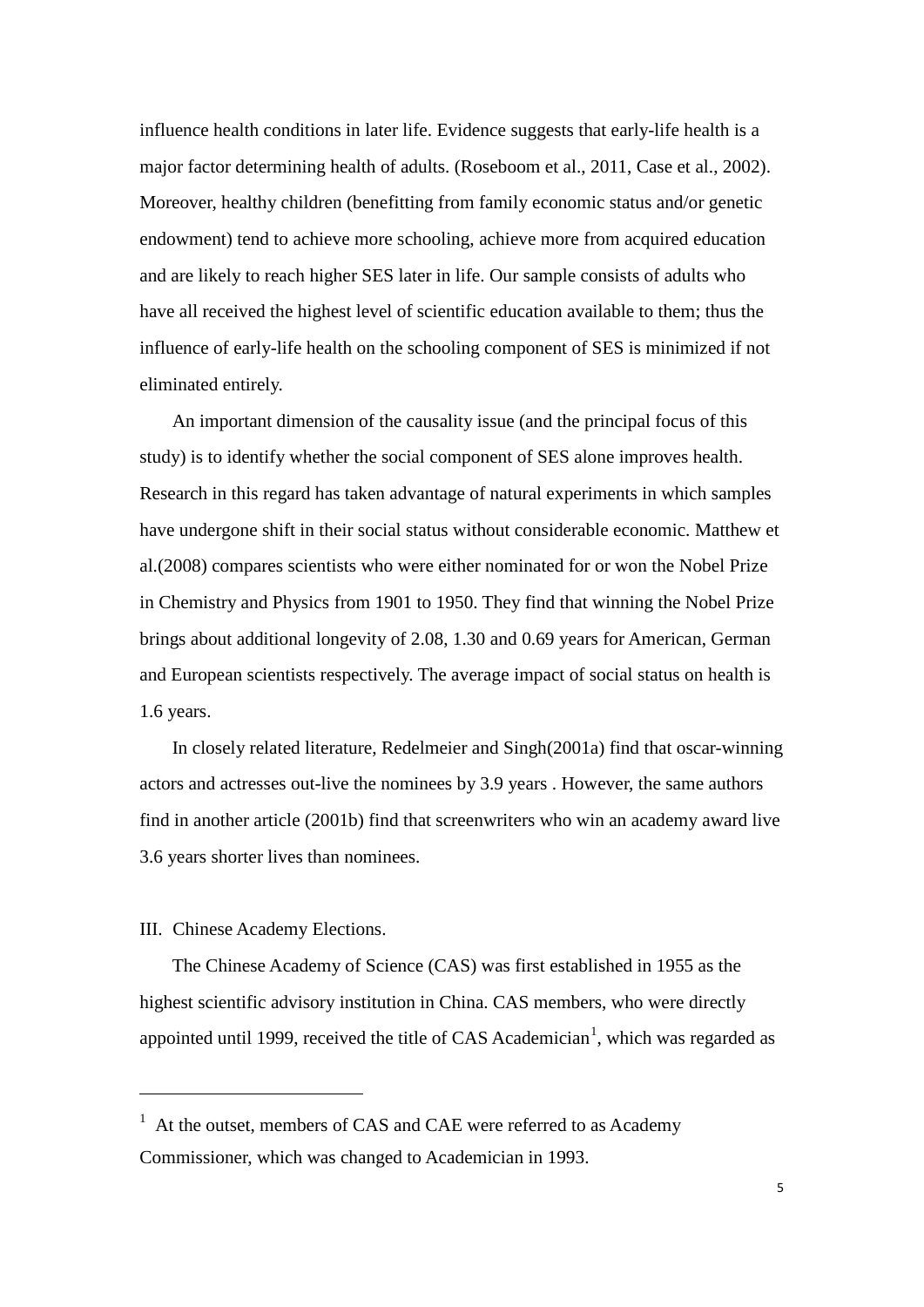the highest academic title in the field of science in China. In 1993, several academicians initiated establishment of the Chinese Academy of Engineering (CAE), which also directly appointed their first few waves of academicians. Since 1999, both academies have used a biennial election mechanism for their new academicians.

Any prominent researchers, professors or scholars who have made systematic and creative contributions to the fields of science and engineering can be elected as academicians by either CAS or  $CAE<sup>2</sup>$  $CAE<sup>2</sup>$  $CAE<sup>2</sup>$ . New academicians are elected from nominees by present academicians, and the title becomes a life-long honor for the scientists. Academicians are vice-ministerial level(*Fu Bu Ji*) according to the Chinese administrative hierarchy, but they receive a minimal amount of economic benefit from this promotion. There is no lump-sum prize at election, and until 2009, each academician received a monthly subsidy of 200 RMB (around US\$30) and now receives 1000 RMB (around US\$150) monthly. Since it is a boost in the social status of the scientists without considerable economic impact, election of Chinese academicians qualifies as an ideal natural experiment for us to observe whether social status per se has a direct impact on health.

The nomination and election process for academicians is the same for both CAS and CAE. There are two channels of nomination: (1) Present academicians can directly nominate scientists. Each academician can nominate as many as three scientists, and a scientist has to receive at least three distinct nominations from present academicians in one division to be a candidate for election. (2) Scientific research institutes, academic organizations, universities and enterprises, and other institutions can recommend scientists to take part in local elections of nominees. Winners of local elections then become candidates for election to an Academy. In our research, we do not differentiate between these two channels of nomination. Neither CAS nor CAE accepts self-nomination.

<span id="page-6-0"></span> $2\overline{2}$  Both academies are further divided into divisions. Specifically, CAS is divided into 6 divisions, while CAE has 9 divisions (See Table 2 for the list of divisions).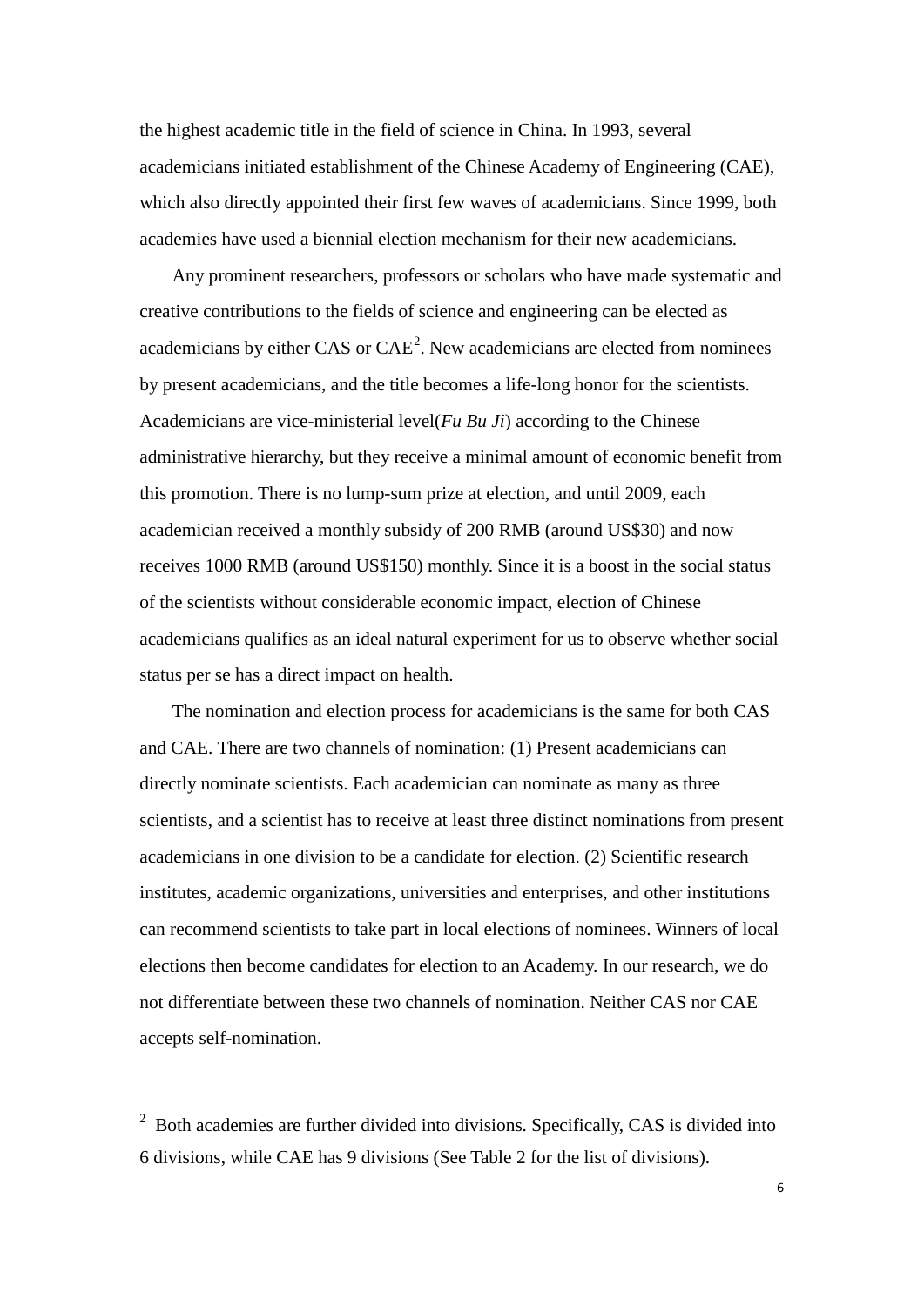Both CAS and CAE limit to 60 the number who can be elected to membership each year. In every election, academicians in each division vote yes or no on each nominee. Nominees who receive votes from more than two thirds of voting academicians are considered and the nominees who received the most votes become academicians up to the quota for their respective divisions. The regular committee of the academicians' congress distributes academician quotas to each division based on the distribution and development of each division. But every year the total number of quotas does not exceed 60. Except for this restriction, both nomination and election processes are independent across divisions.

#### IV. Data and Methodology

The authors collected the data for this study. Academicians' information can be found at the official website of CAE and CAS. On the website, deceased academicians and living academicians' information have been recorded separately.<sup>[3](#page-6-0)</sup> As mentioned above, the first group of academicians in CAS were directly appointed as early as 1955, and the CAS added their members irregularly until 1998. CAE appointed their academicians from 1994 to 1998 and both CAS and CAE replaced the appointment mechanism with an election mechanism in 1999. From the official website of CAS and CAE, we were able to identify 1121 CAS academicians and 786 CAE academicians, of whom respectively 270 and 367 academicians were elected rather thanappointed.

Data for nominees who did not attain academician status is relatively difficult to collect, since there is no single website that has documented all biographical information for each nominee. Our first step was to identify the list of nominees based

Deceased CAS academicians at

-

<sup>&</sup>lt;sup>3</sup> A full list of and biographical information about living academicians in CAS could be found at [http://sourcedb.cas.cn/sourcedb\\_ad\\_cas/zw2/ysxx/qtysmd/;](http://sourcedb.cas.cn/sourcedb_ad_cas/zw2/ysxx/qtysmd/)

http://sourcedb.cas.cn/sourcedb\_ad\_cas/zw2/ysxx/ygysmd/;

<span id="page-7-0"></span>Living CAE academicians at http://www.cae.cn/cn/ysxx/qtysmd/;

Deceased CAE academicians at<http://www.cae.cn/cn/ysxx/ygys/>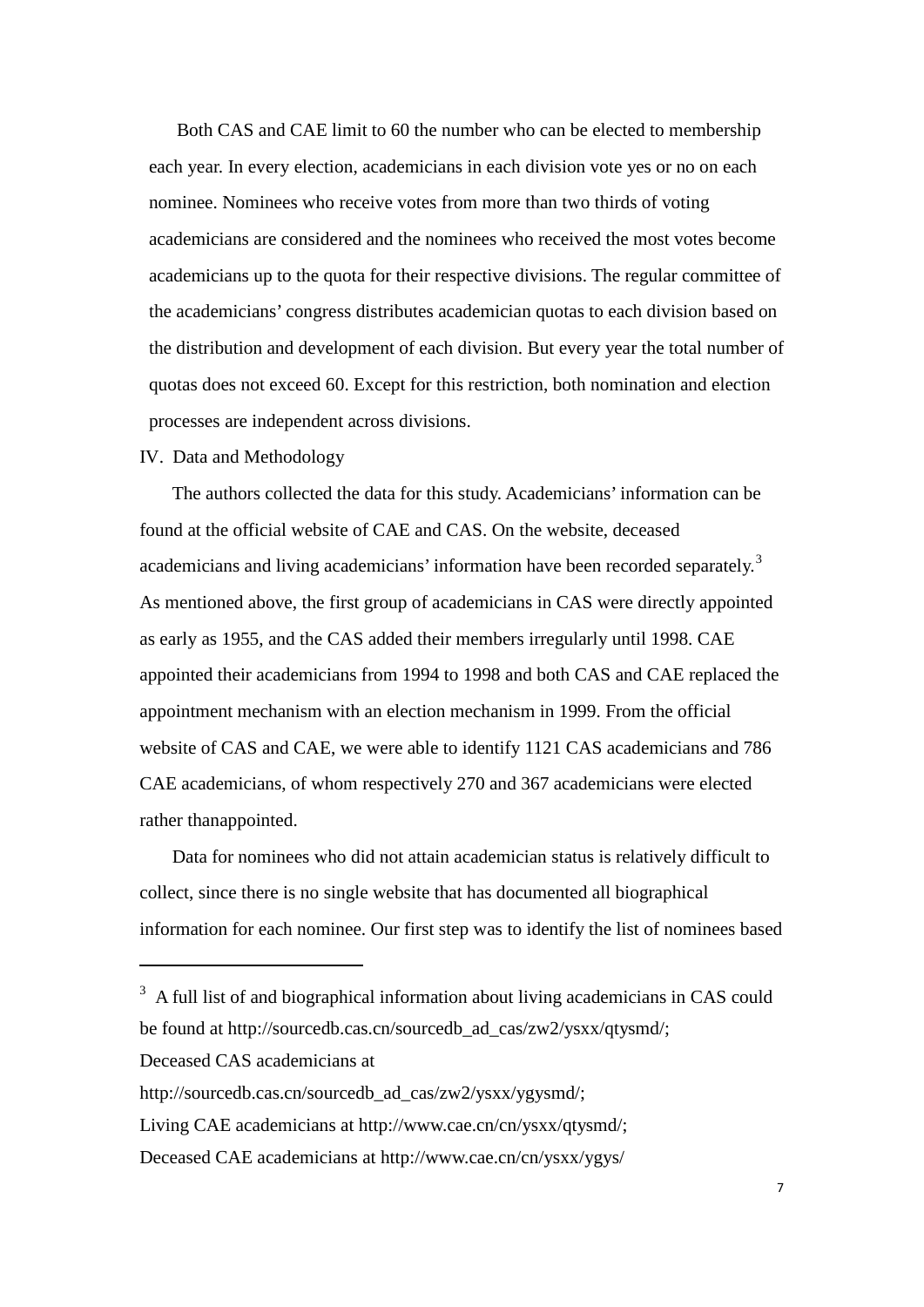on "Preliminary List of Candidates for Academician Election"<sup>[4](#page-7-0)</sup>, issued by CAE and CAS biennially since 1999. We then selected only those nominees who did not become academicians from our nominee samples. Based on this residual list of nominees, we used the Internet search engines Google and Baidu Encyclopedia to gather biographical information about the nominees including gender, age, dead or alive, year of death, etc. We were able to gather data on 482 and 1796 nominees in CAS and CAE respectively.

Observations with incomplete information have to be dropped from our quantitative analysis, and this could lead to bias issues, since the number of nominees with incomplete information is much larger than the numbers of academician with incomplete data. If there is systematic difference between the nominees in the sample and nominees who are dropped, then the estimation of social status effect will be biased. We argue that this bias is against rejecting the null of no social-status effect on health when the null is false, because dropped nominees are likely to be less famous than nominees remaining in the sample. Thus we believe that we estimate the lower bound of the social status effect on health.

The biographical information that we could gather for our observations include:

- *name,*
- *gender,*
- *academician or not,*
- *year of first nomination (for nominees),*
- *year of election (for academicians),*
- *year of birth,*

- *deceased or alive as of Sept. 1st 2011 and year of death,*
- *division and academy(CAS or CAE).*

<span id="page-8-0"></span><sup>&</sup>lt;sup>4</sup> This list is sometimes referred to as the list of eligible nominees in the second round.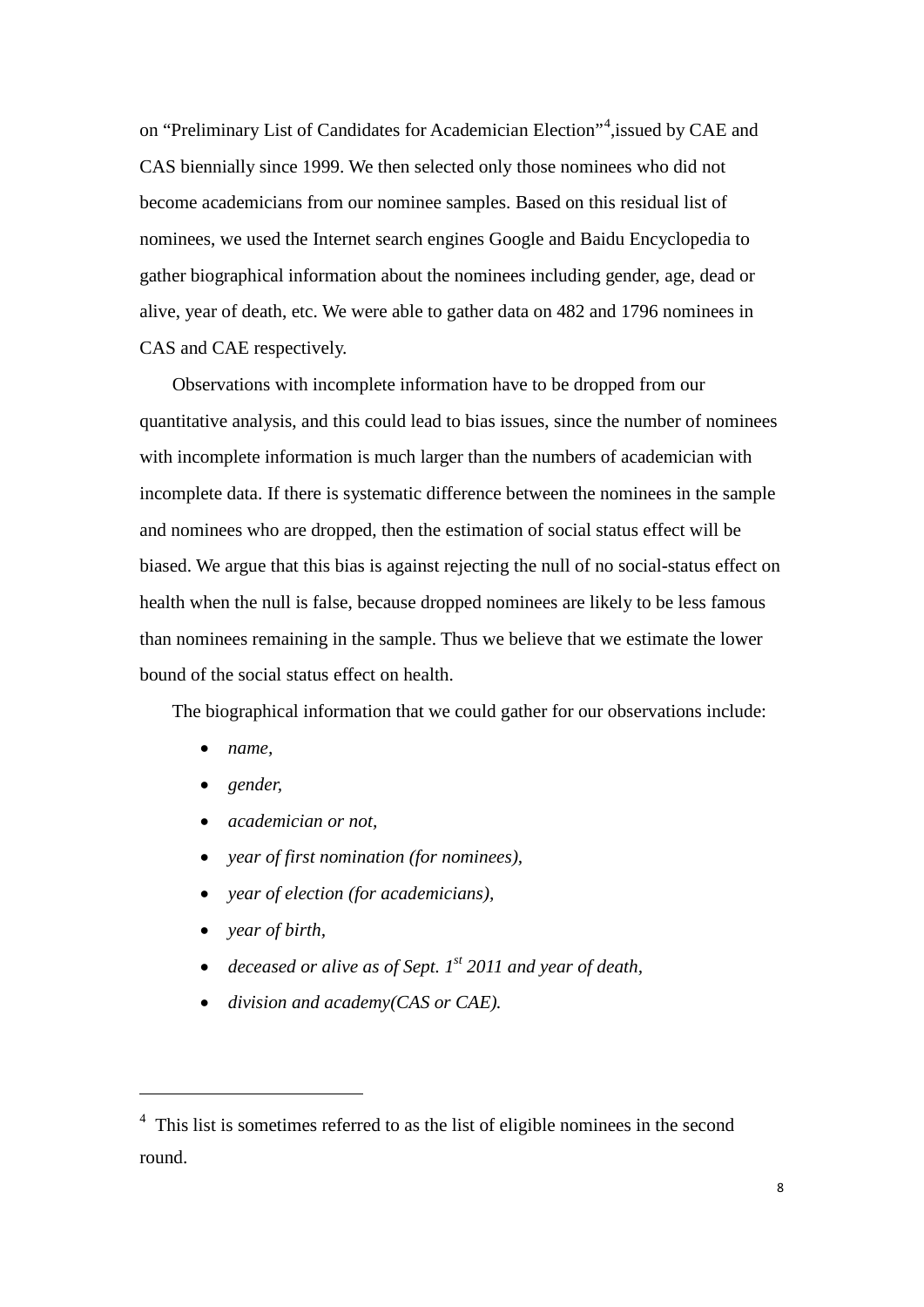When we obtained contradictory information on an observation, we confirmed our data from *China National Knowledge Infrastructure* (CNKI). The data collection process relied on the software Epidata, and all the observations have been cross-checked by an independent person using a function built into this software. After dropping observations with missing variables, we retained a sample of 3654 observations.[5](#page-8-0)

#### *Econometric Issues*

Identifying the causal effect of social status on health can be confounded by several econometric issues. (1) Scientific productivity and health are likely endogenous (Stephen Hawking notwithstanding). Poor health is likely to reduce research productivity. (2) Omitted variables, in particular parental wealth, may affect both health and research productivity. We refer to these two biases as *endogeneity bias.*  We adopt an instrument variable approach to deal with this bias.

The third econometric issue is "immortal-time bias" (Matthew et al.,2008, Redelmeier and Singh 2001a). Academicians consist of the subset of eminent scholars who have lived long enough to be both nominated and elected. Some equally outstanding scholars may have died before election or even before nomination. Weinberg and Galenson (2005) suggest that direct comparison of average age between academicians and nominees is especially troublesome in the case of scientists who have to gain experience through experiments, as the probability of being elected is an increasing function of years lived. Bias is similar if it takes a fairly long time for the accomplishments of a scientist to be acknowledged.<sup>[6](#page-9-0)</sup>

Formally, immortal-time bias can be defined as:

<u>.</u>

 $E(A_i | A_i > A_i^w) - E(A_j | A_j < A_j^w) > 0$ 

 $<sup>5</sup>$  The original number of observations before dropping incomplete observations was</sup> 4190.

<span id="page-9-1"></span><span id="page-9-0"></span> $6 \text{ In our data the average age of, } (61.7)$  is older than the average age of first nomination for the nominees group (60.0), suggesting that there are two different age thresholds to become academicians and nominees.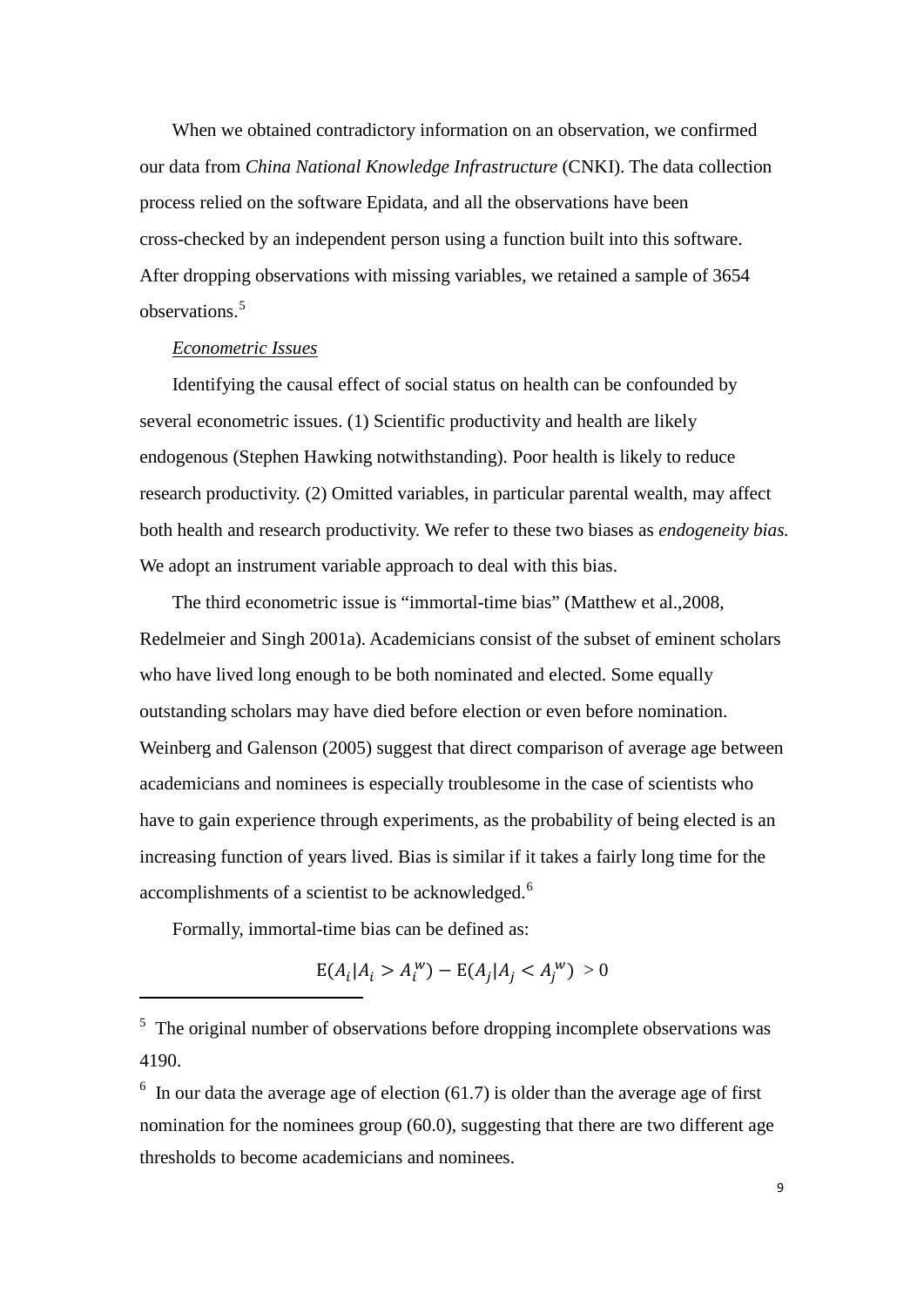where  $i$  and  $j$  are notations respectively for academicians and nominees;  $A$  denotes the observed age in the data;  $A_i^w$  denotes the election age of the academicians;  $A_j^w$ denotes the "unobserved" election age for the nominees who have (or had) the potential to be elected but have not or did not survive long enough to win election. Intuitively, some nominees would have become academicians had they lived longer. Thusthe average age of the nominees is underestimated and the age advantage from being elected is overestimated from the raw data due to immortal-time bias.

The fourth challenge, which interacts with immortal time bias, is that our samples are relatively young. Although, a small fraction of CAS academicians were directly appointed as early as 1955, CAE enrolled their first academicians only in 1994 and the systematic election mechanism has been used for both Academies only since 1999. Thus observed Chinese nominees and academicians are relatively young compared with the sample of Nobel-Prize contenders analyzed by Rablen and Oswald (2008). They analyzed the impact of winning the Prize on longevity of scientists who either were nominated for or won the Nobel Prize during the period 1901 to 1950, whereas the average year of birth for academicians and nominees in our sample is 1935 and 1943 respectively.

The relatively young age of our sample leads to two problems. First, only a proportion of our sample had died by the year 2011, and we therefore cannot view the entire lifespans of the survivors. Therefore, our *age*, which is the indicator for health, is defined as the age of death if the scientist is dead, while it is defined as the current age if the scientist is still alive on Sept.  $1<sup>st</sup>$  2011. The second problem, closely related to the first one, is that observed average age of academicians is much older than that of the nominees, because of academicians being from relatively older cohorts than nominees.[7](#page-9-1)

<span id="page-10-0"></span><sup>7</sup> Academicians tend to be from older cohorts than nominees for two reasons: first, academicians were directly appointed before the formal election mechanism was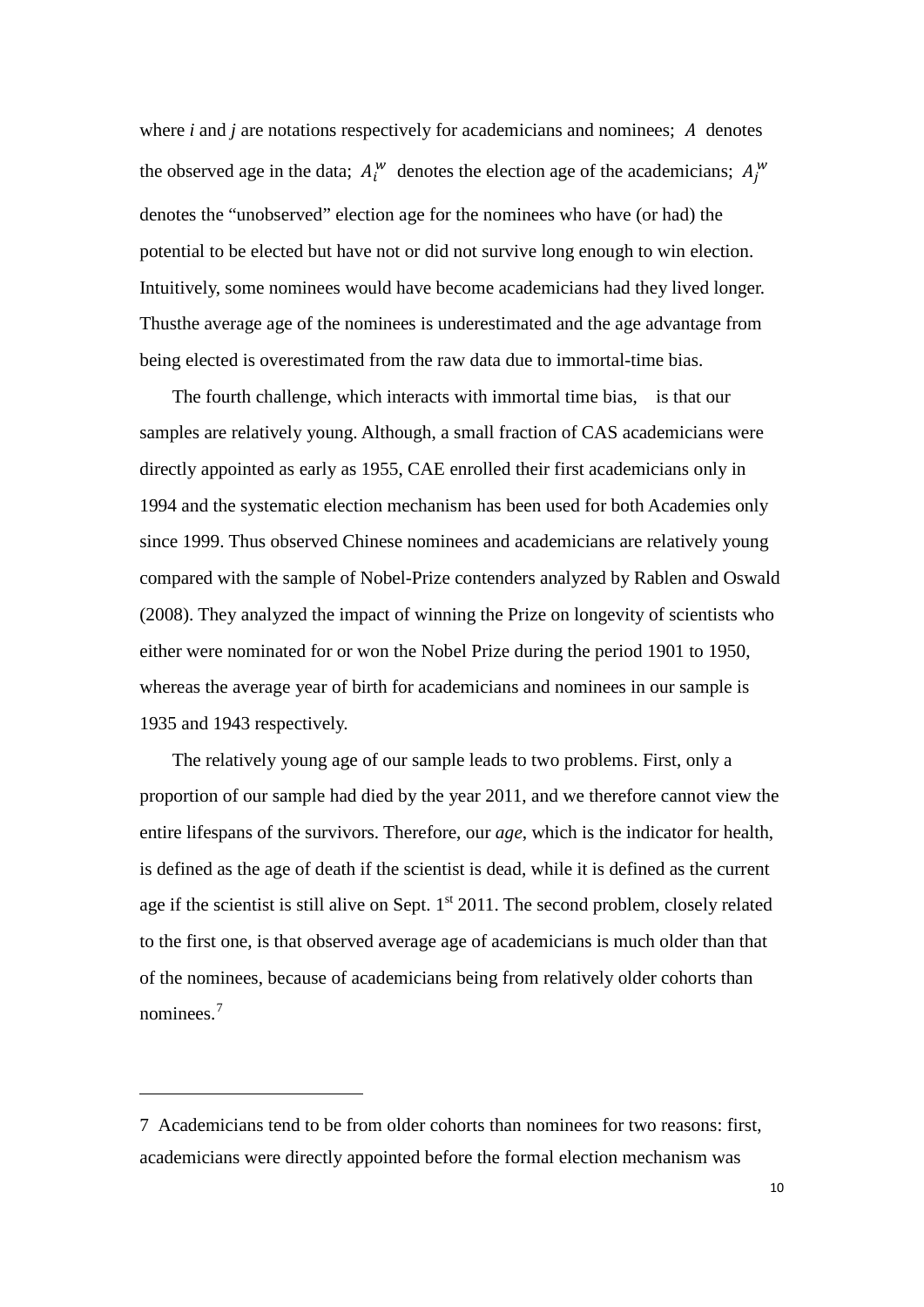Although the problem of the age gap between academicians and nominees would be mitigated if we confined our sample to academicians who were elected since 1999, this sample restriction would severely reduce the number of observations that have deceased; only 15 academicians in this subgroup have passed deceased. Thus, limiting the sample to include only academicians elected in 1999 or later makes it very difficult to obtain statistically significant estimates. We have therefore included both appointed and elected academicians in our samples; we believe that both mechanisms have a similar positive impact on scientists'social status without considerable economic impact.

#### *Endogeneity*

Both immortal-time bias and the fact that healthier scientists are likely to be more productive create significant econometric challenges to identifying the effect of social status on health and longevity. <sup>[8](#page-10-0)</sup> To overcome the endogenous relationship between health and scientific productivity, we adopt a two-stage approach in which a scientist's status as an academician is instrumented with the division that the scientist belongs to. (See table 2 for a list of the academic subdivisions of the Academies.) We show that a scientist's academic division predicts whether a nominee is elected as an academician but is not directly related to their health outcome, thus this instrumental variable (IV) satisfies the exclusion restriction.

#### *Validity of the Instrument*

<u>.</u>

We believe that the disciplinary division for each scientist is a good instrument variable for following two reasons. (i) The probability of being elected is not uniform across divisions, so the division of each scientist is a good predictor of being elected as an academician or not, as shown in our estimation results. In figure 2, we restrict

formed and second, older scientists have a higher likelihood of being elected in a given year of election.

<span id="page-11-0"></span><sup>8</sup> A later test of endogeneity has rejected the null hypothesis that SES and health are exogenous. Durbin (score) Chi-squared is 42.41 (p=0.0000), Wu-Hausman F is 42.84  $(p=0.0000)$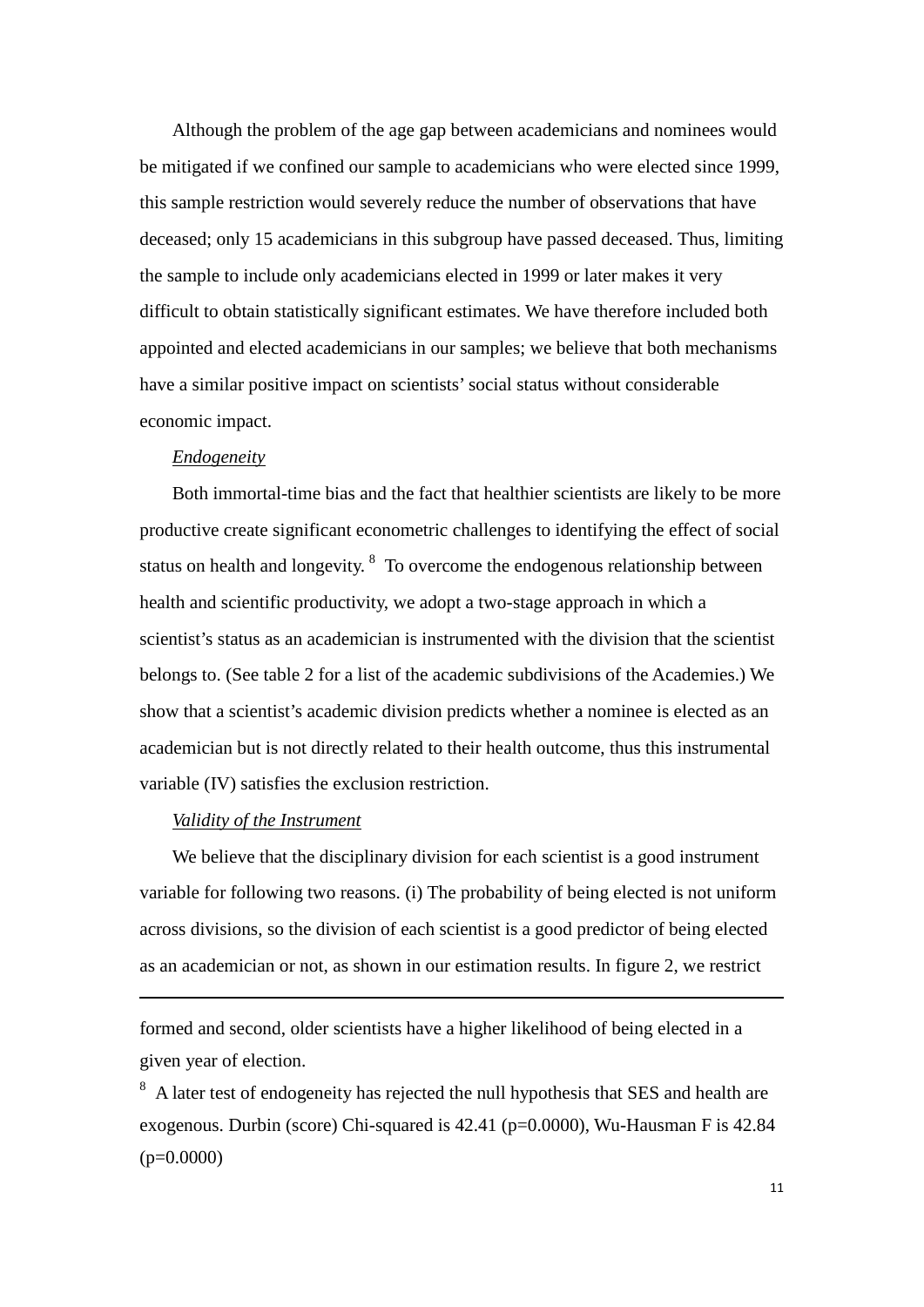our samples to scientists who have become either nominees or academicians after the formal election mechanism was established and calculate the probability of being elected across divisions. The probability of being elected is especially high in three divisions (2, 3, and 6), reaching over 40%. In contrast, we see comparatively low and evenly distributed probabilities of being elected for nominees in CAE Divisions 7 through 15. The uneven distribution of election probability is due to independent nomination and election processes in each division. Also as we look at the distribution of election probability across divisions by years<sup>[9](#page-11-0)</sup>, we do not find a clear correlation of probability distribution across the years, suggesting that the outcome of the uneven distribution of election probability is driven by random factors, or at least not by factors relevant to the health of scientists in each division.<sup>[10](#page-12-0)</sup>

*A priori*, there is no reason to believe that a scientists' health directly affects his or her scientific division. It seems unlikely that specialization of research and health are related, say, healthier people prefer Physics to Chemistry. Moreover, since neither CAE nor CAS accepts self-nomination of the scientists, the possibility that healthier scientists may select into certain divisions to enhance the probability of their election is not relevant.

The results of over-identification tests for our exogenous variables lead us not to reject the null hypothesis that all the instrumental variables are exogenous. The Sargan (score) Chi-squared is  $14.00$  ( $p= 0.37$ ), and the Basmann Chi-squared is 13.99  $(p= 0.37)$ 

#### *Immortal-Time Bias*

<u>.</u>

<span id="page-12-1"></span>To deal with immortal-time bias, we limit our nominees subsample to individuals who lived long enough to reach an "age of election" derived from the most

 $9\,$  We do not present this chart in this paper. However this is available from the authors on request.

<span id="page-12-0"></span> $10$  Our F-statistic in the main regression is slightly over 20, which corroborates this point.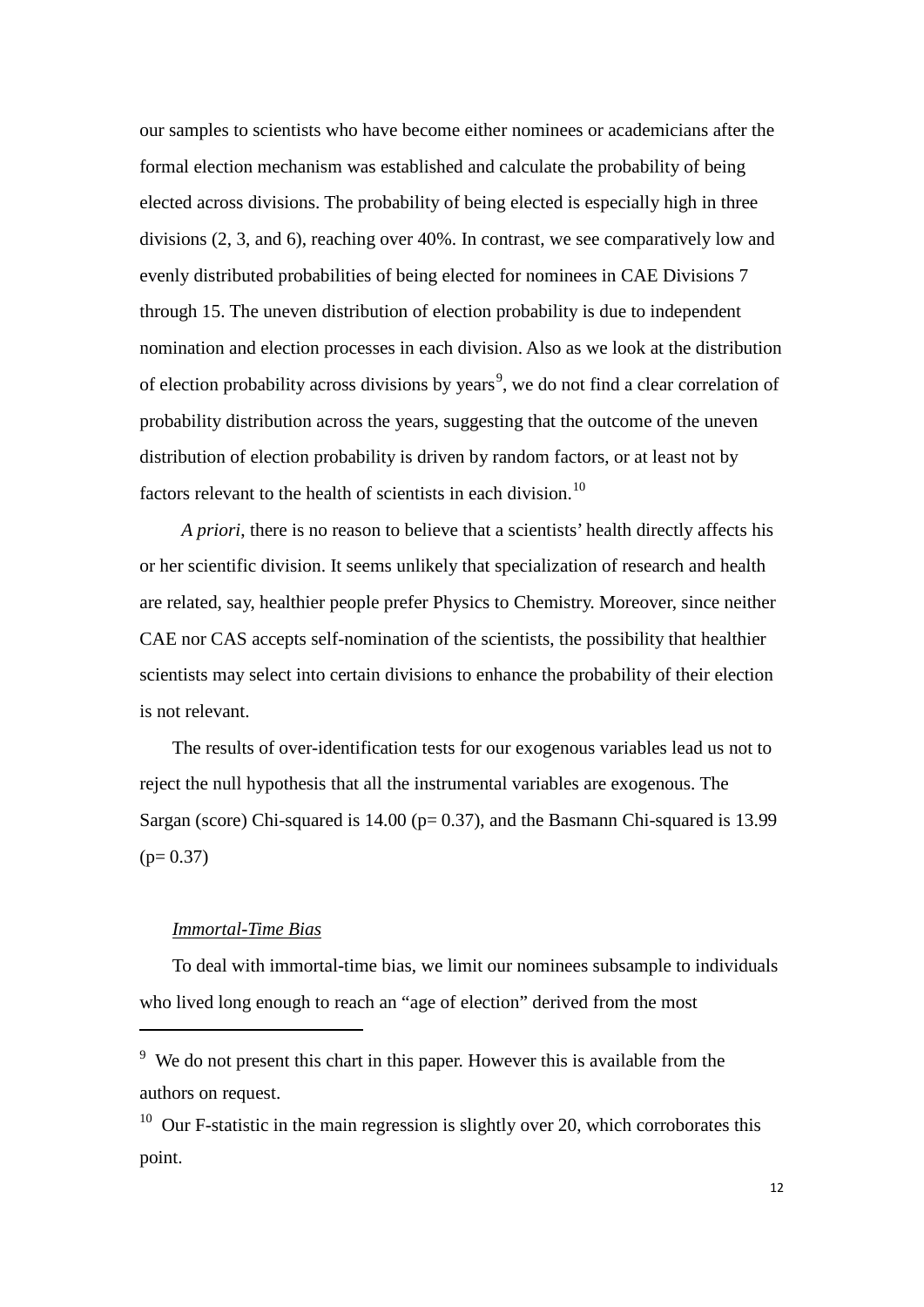comparable academicians. The idea behind this is that immortal-time bias is generated in part because some nominees died too young to be elected. We mitigate this source of bias by excluding from our sample nominees who died before reaching an estimated "age of election".

By artificially dropping nominees who died younger than his unobserved "age of election", i.e  $A_i < \widehat{A_i^w}$  , regardless of whether the scientist had the potential to become an academician, we mitigate the bias arising from mortality. To obtain  $\widehat{A_i^w}$  we assume that nominees and academicians who were born in the same year have the same expected age of election, and we drop all the nominees who died younger than the mean election age of academicians of the same cohort<sup>[11](#page-12-1)</sup>. There are four nominees who do not share year of birth with any academicians, and they are also dropped.

The fact that academicians on average were born before the average nomineecreates an omitted variable probem—life expectancy at birth. To deal with this potential source of bias, we introduce a quadratic cohort variable, equal to 1 if a scientist was born in  $1919^{12}$  $1919^{12}$  $1919^{12}$  2 in 1920 and so forth.<sup>[13](#page-13-1)</sup> Since most of our sample is still alive, we derive coefficient estimates for the linear term of cohort of around 1.

#### *Regression*

<u>.</u>

Our main regression estimation is based on the following equation:

 $Age_i = \beta_0 + \beta_1 SS_i + \beta_2 Male_i + \beta_3 Cohort_i + \beta_4 Cohort_i^2$ 

 $11$  In our main regression result, each nominee is matched to academicians based on their cohort to derive their "election age". However, our result is robust to other matching approaches, such as by division and by cohorts born in the same decade.

<span id="page-13-0"></span> $12$  1919 the earliest year of birth for nominees. Academicians who were born before 1919 are coded as 1),

<span id="page-13-1"></span> $13$  Our results are robust to another coding approach, in which the oldest academicians were coded as 1 and so forth.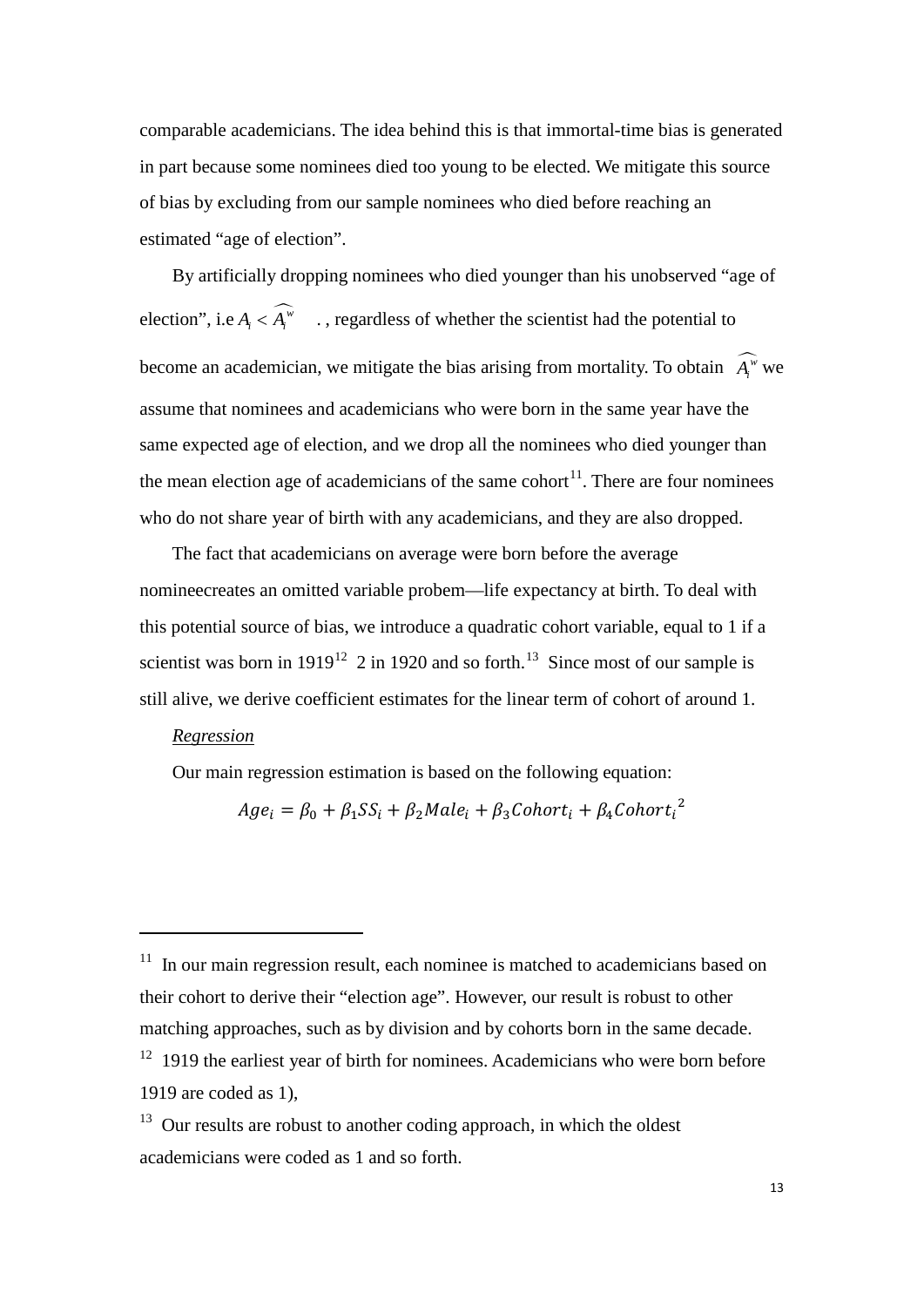Where the dependent variable *Age* is defined as the age of death if the scientist has deceased by Sept. 2011 and as the current age if the scientist has survived. We also let Age take on alternative definitions:

- (i) Observed years lived after either being elected or nominated.
- (ii) Observed years lived after being elected (nominees' election age is estimated from the academicians of the same cohort).
- (iii) Observed additional years lived after the age of *N*, given that the scientist has reached *N* (*N* = 50, 60, 70, 80)*.*

Using alternative definitions of the dependent variable provides an opportunity not only to check the robustness of our result but also to observe how social-status effect varies across different age groups.

The variable *SS*, indicating Academician status, is instrumented as described above; the subscript *i* is the indicator for each scientist; *Cohort* is a discrete variable with integer values equal to 1 in 1919, 2 in 1920 and so forth.

#### V. Summary Statistics and Estimation Results

Table 1 presents the summary statistics of our sample. Of our total sample of 3654 observations, 2193 scientists are nominees while 1461 are academicians. 57 and 95 of the each group respectively deceased by Sept.2011. The observed average age for nominees and academicians is 67.9 and 75.5 years, respectively. Males are 94% of the sample of both the nominees and the academicians group. Nominees, on average, were nominated for the first time at age of 60.0 and academicians were elected at the average age of 61.7, suggesting that the raw data have an immortal-time bias of about 1.7 years in favor of academicians. Though not shown in table 1, we note that only 23.13% of our observations were appointed rather than elected.

Academicians tend to be more concentrated in CAS, rather than CAE. The distribution of academicians across divisions as shown in figure 1 is uneven. There are two reasons why distributions of academicians are not even across divisions: (i) a larger number of academicians were directly appointed in CAS than in CAE, because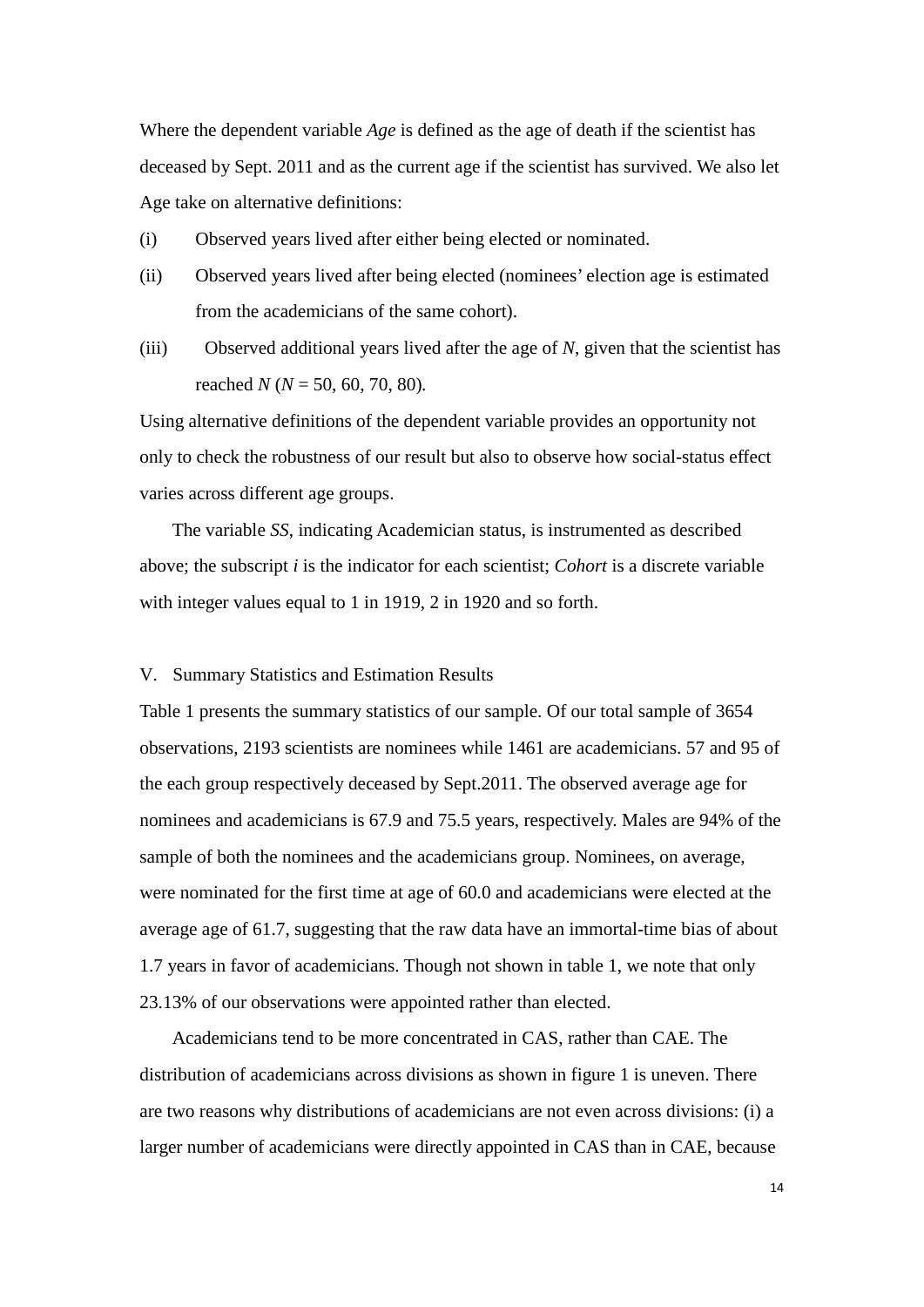CAS was founded much earlier than CAE and yet elections began in 1999 for both Academies; (ii) even if we focus on academicians and nominees who were either elected or nominated after 1999, we find that the probability of being elected varies considerably across divisions as illustrated in figure 2.

Figure 3 shows the Kaplan-Meier survival analysis curve for academicians and nominees. Even though survival analysis does not account for the endogeneity problems discussed above, we view this chart as a useful summary of the data. As can be seen, the K-M curves do not fall to the survival rate of zero, because most observations are censored (alive). Also, we see that the curves nearly overlap each other until the age of 80 and they display a rather large divergence after around the age of 85. Our overall impression is that academicians have a higher survival rate than nominees at any given age. However, the null hypothesis that these curves are indistinguishable cannot be rejected using a log-rank test (*p-*value, 0.31). This result does not correct for age-related bias that life expectancy has been growing rapidly in China in the beginning of the  $20<sup>th</sup>$  century. Since academicians in our samples tend to be from older cohorts than the nominees, direct comparison of these two groups on the K-M curve is corrupted by the differences in their life expectancies at birth.

Our principal estimation results are reported in Table 3. As described above, we use an IV regression where scientists' academic status is instrumented with their divisions, and we exclude nominees who died younger than their "election age" estimated from the election age of academicians of the same cohort. We also provide estimation results that control for gender, a quadratic form of cohort and the age of nomination or election (in column 2 and column 3).

The dependent variable in the first column is *age*, defined as current age if alive, age of death if deceased. The dependent variable in the second column is years lived after nomination or election respectively for nominees and academicians. The dependent variable in the third column is years lived after election, based on the imposed value of election age for nominees. The following columns use the years lived after the age of N as the dependent variables, under the restrictions that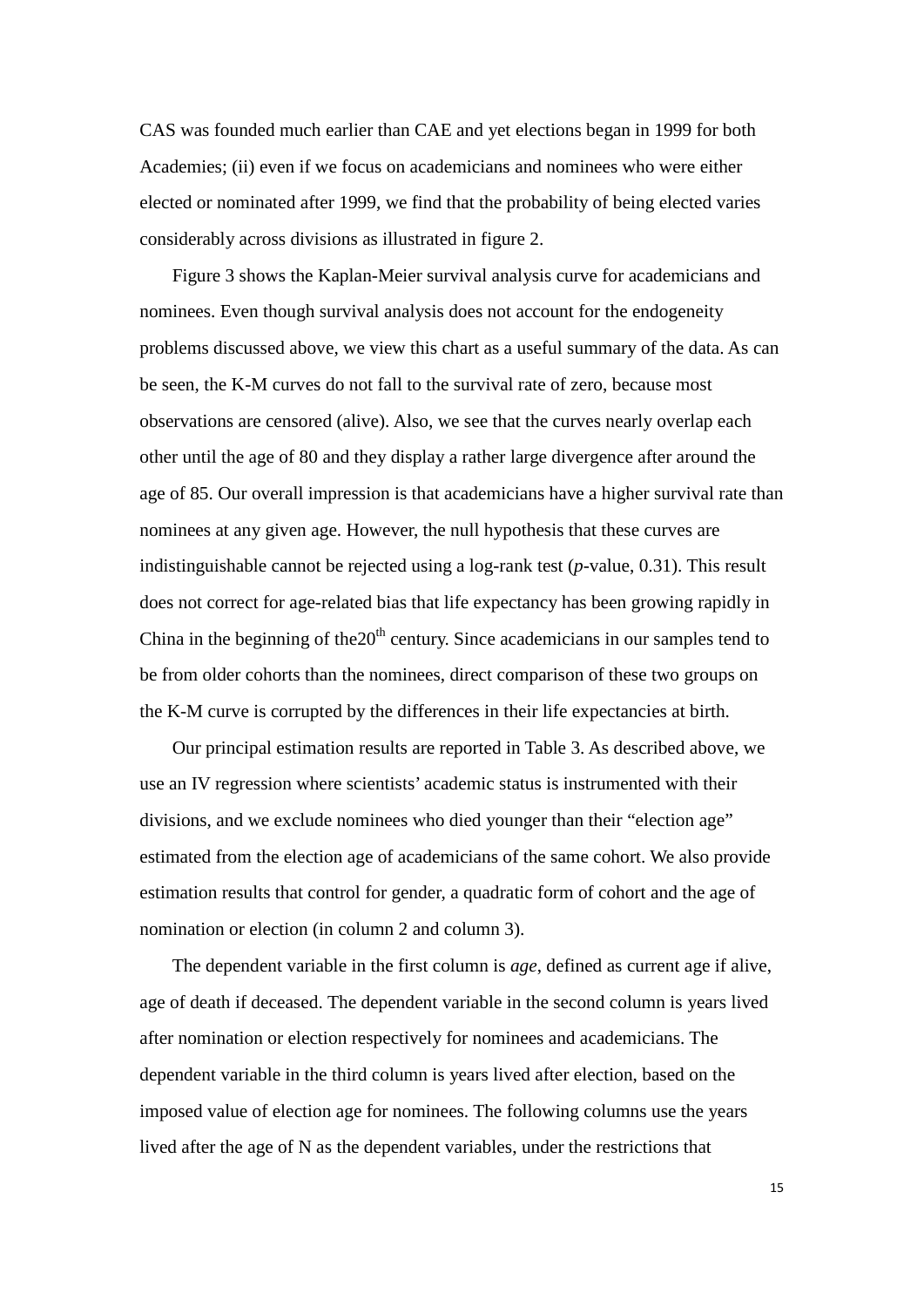scientists have reached the age of N and that they were born in years earlier than 2011-N.

The estimated coefficient of the principal variable of interest, "Academician" is positive and significant with *p-value* = 0.01or less in every specification. In column 1, it is estimated that becoming an academician brings about an exogenous impact on longevity of about 1.2 years. The second and the third columns suggest that the result is robust when we are comparing health outcome after the impact of election. The reason why the estimated effect of becoming an academician is smaller in column 2 than in column 3 is that nominees' average nomination age tends to be younger than academicians' average election age.

The last four columns suggest that the exogenous impact of a boost in social status becomes even stronger in the later years of an academician' life, increasing from 1.2 when the dependent variable is years lived after 50 to 2.2 when observing years lived after 80. However, this conclusion should be taken cautiously since the F-statistic is barely 7.97 ( $p<0.001$ ) in the last column.

Admittedly, we are limited to variables that we can find from the Internet and cannot control for some conventional control variables in health regressions such as working environment and wealth. But we suppose that our samples are very homogenous in these regards and that our coefficient estimates are less prone to bias from omission of relevant variables. For instance, any scientists who had the honor of being nominated for academician election should have received the highest level of education in his time. They should also be able to afford nutritious food and receive good healthcare benefits from their institutions. Therefore we argue that our coefficient estimates should be robust even though we failed to control for some health-related variables.

#### VI. Conclusion

We provide evidence of a causal relation between social status and health. Our sample consists of nominees and those elected to Academies of Science and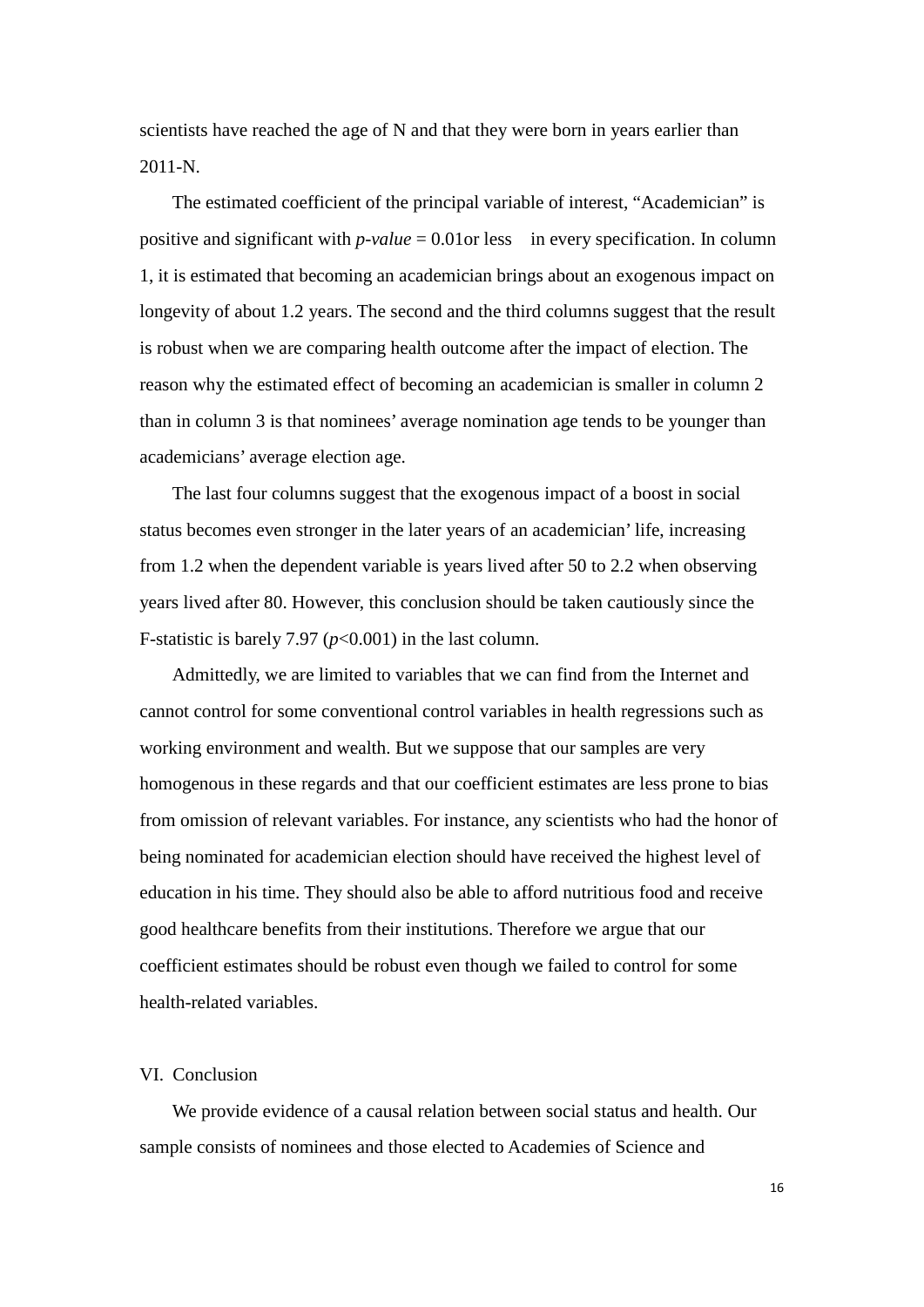Academies of Engineering in China. This natural experiment is based on the boost in social status for the scientists (academicians are vice-ministerial level), who receive minimal direct economic impact (monthly subsidy of 30USD before 2009 and 150USD after) from their election.

In order to overcome the endogeneity problem and the immortal-time bias, we adopt IV regression where the social status is instrumented with the academic divisions, and we drop nominees who died younger than their "election age", which is the average election age of the academicians of the same cohort. Since both academicians and nominees have lived beyond than their election age in the residual sample, they have the same baseline for comparison, i.e. free of immortal-time bias.

The regression results shows that becoming an academician brings about a causal longevity advantage of about 1.2 years, they are robust to various definitions of age, ways of coding cohorts and ways of imposing "election age" on nominees. Another implication is that the impact of successful election on health increases as academicians become older. This suggests that the effect of becoming an academician is long-lasting, and academicians receive ongoing status-related benefit as they get older. The cumulative effect is shown as the increasing longevity advantage for older academicians.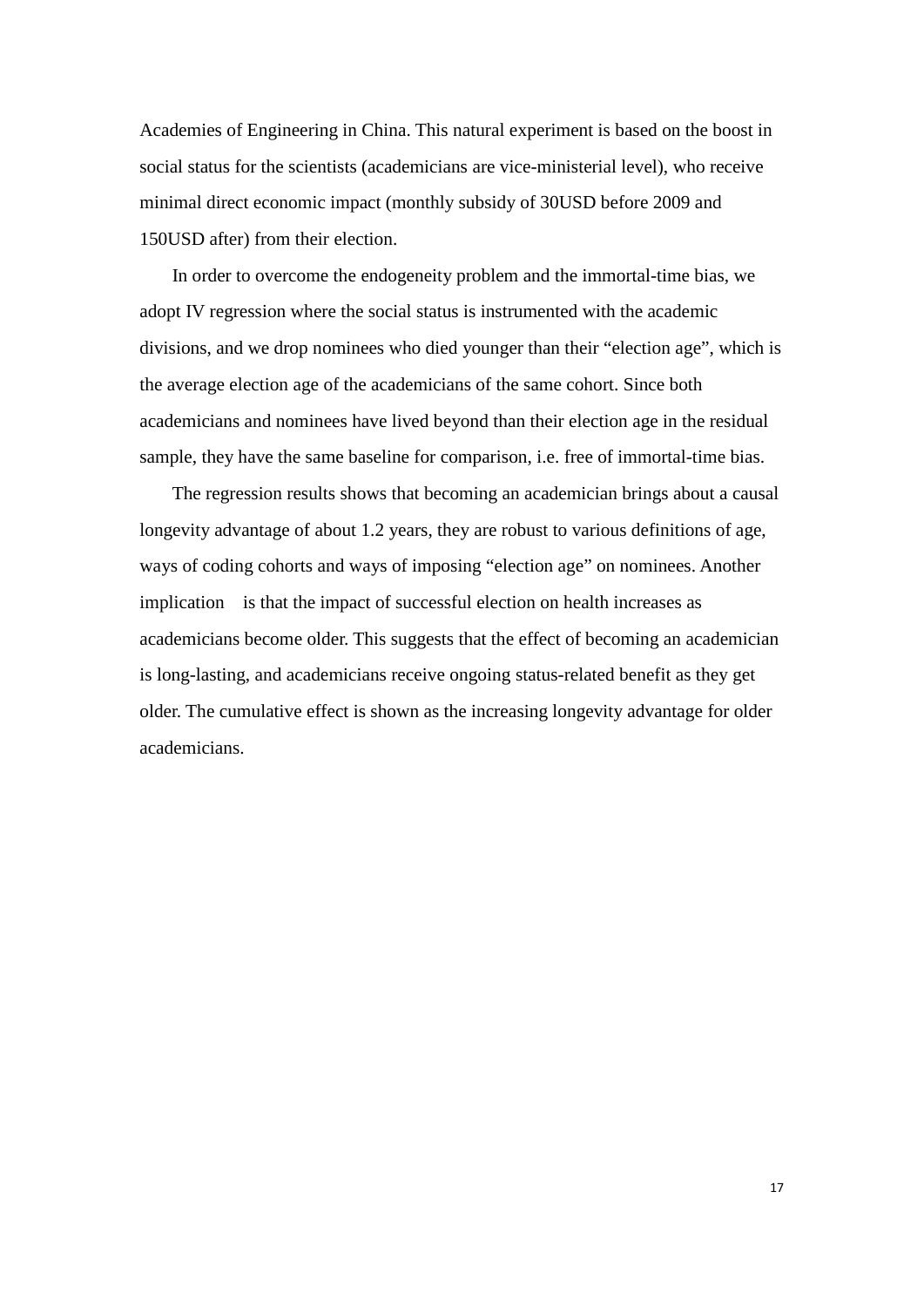Table 1

Summary Statistics

| <b>Status</b>               | <b>Nominees</b> | Academicians |
|-----------------------------|-----------------|--------------|
| Average Age                 | 67.85           | 75.46        |
| Male                        | 0.94            | 0.94         |
| Age of First Nomination     | 60.04           | N/A          |
| Age of Election             | N/A             | 61.65        |
| Average Year of Birth       | 1943            | 1935         |
| Average Year of Death       | 2006            | 2005         |
| CAS                         | 0.22            | 0.46         |
| <b>CAE</b>                  | 0.78            | 0.54         |
| Observations                | 2193            | 1461         |
| <b>Deceased Observation</b> | 57              | 95           |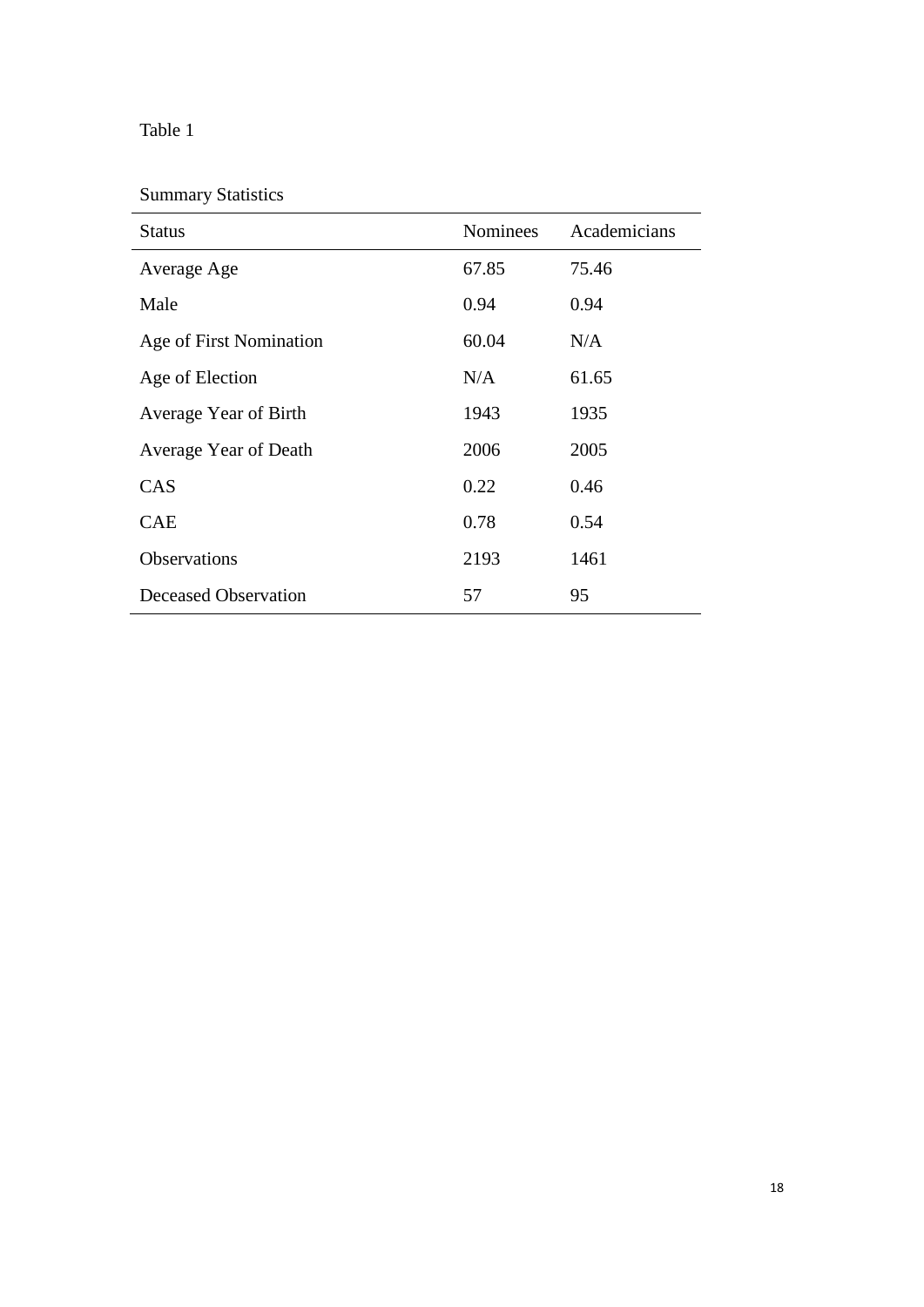### Table 2

| Division Label               | Division                                                                           |
|------------------------------|------------------------------------------------------------------------------------|
| China Academy of Sciences    |                                                                                    |
| 1                            | Division of Mathematics and Physics                                                |
| $\overline{2}$               | Division of Chemistry                                                              |
| 3                            | Division of Life Sciences and Medical<br>Sciences                                  |
| $\overline{4}$               | Division of Earth Sciences                                                         |
| 5                            | Division of Information Technological<br>Sciences                                  |
| 6                            | Division of Technological Sciences                                                 |
| China Academy of Engineering |                                                                                    |
| 7                            | Division of Mechanical and Vehicle<br>Engineering                                  |
| 8                            | Division of Information and Electronic<br>Engineering                              |
| 9                            | Division of Chemical, Metallurgic and<br><b>Material Engineering</b>               |
| 10                           | Division of Energy and Mining Engineering                                          |
| 11                           | Division of Civil, Hydraulic Engineering and<br>Architecture and Water Conservancy |
| 12                           | Division of Light Industries, Textile and<br><b>Environmental Engineering</b>      |
| 13                           | Division of Agriculture                                                            |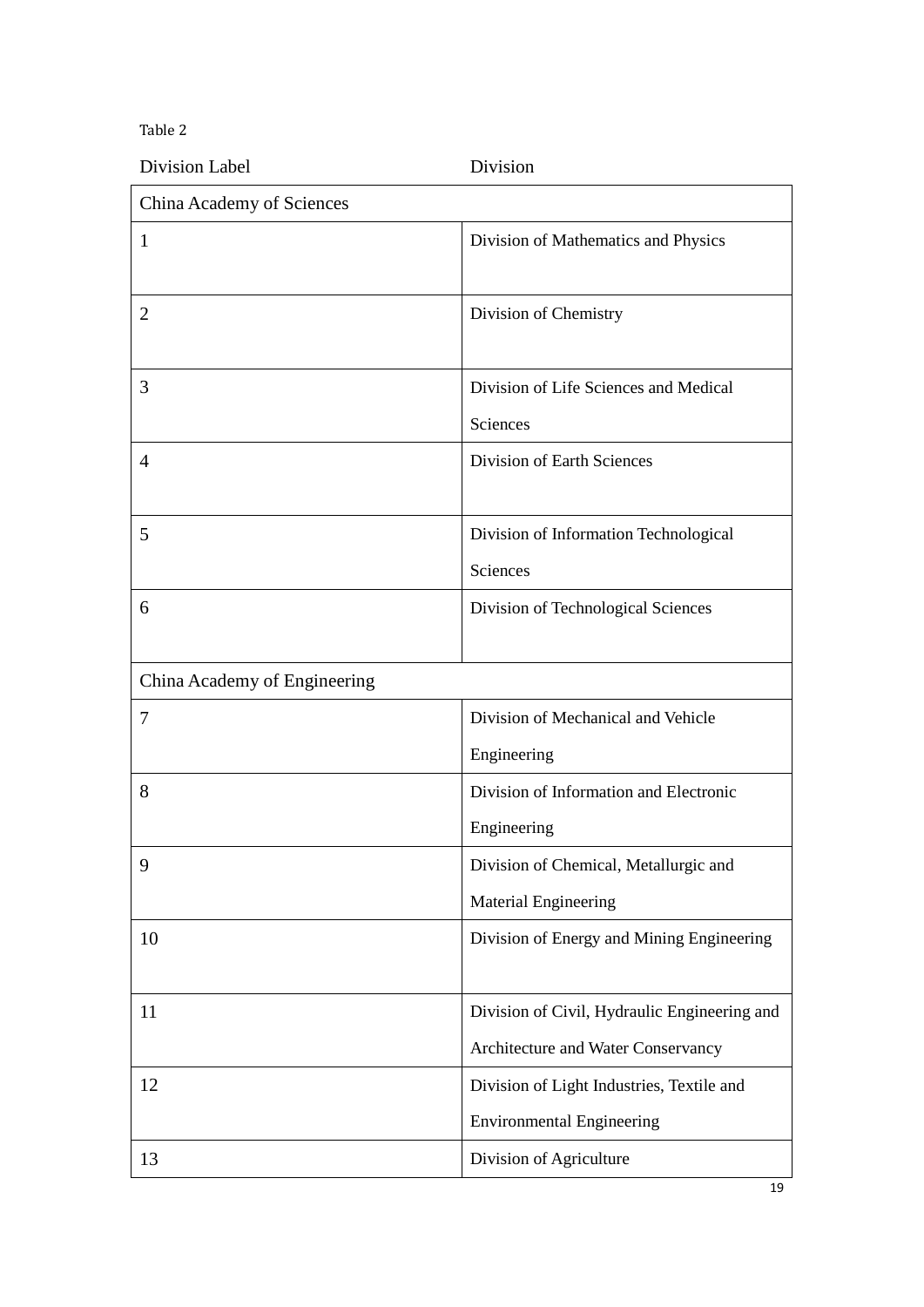| 14 | Division of Medicine and Health Engineering |
|----|---------------------------------------------|
| 15 | Division of Management of Engineering       |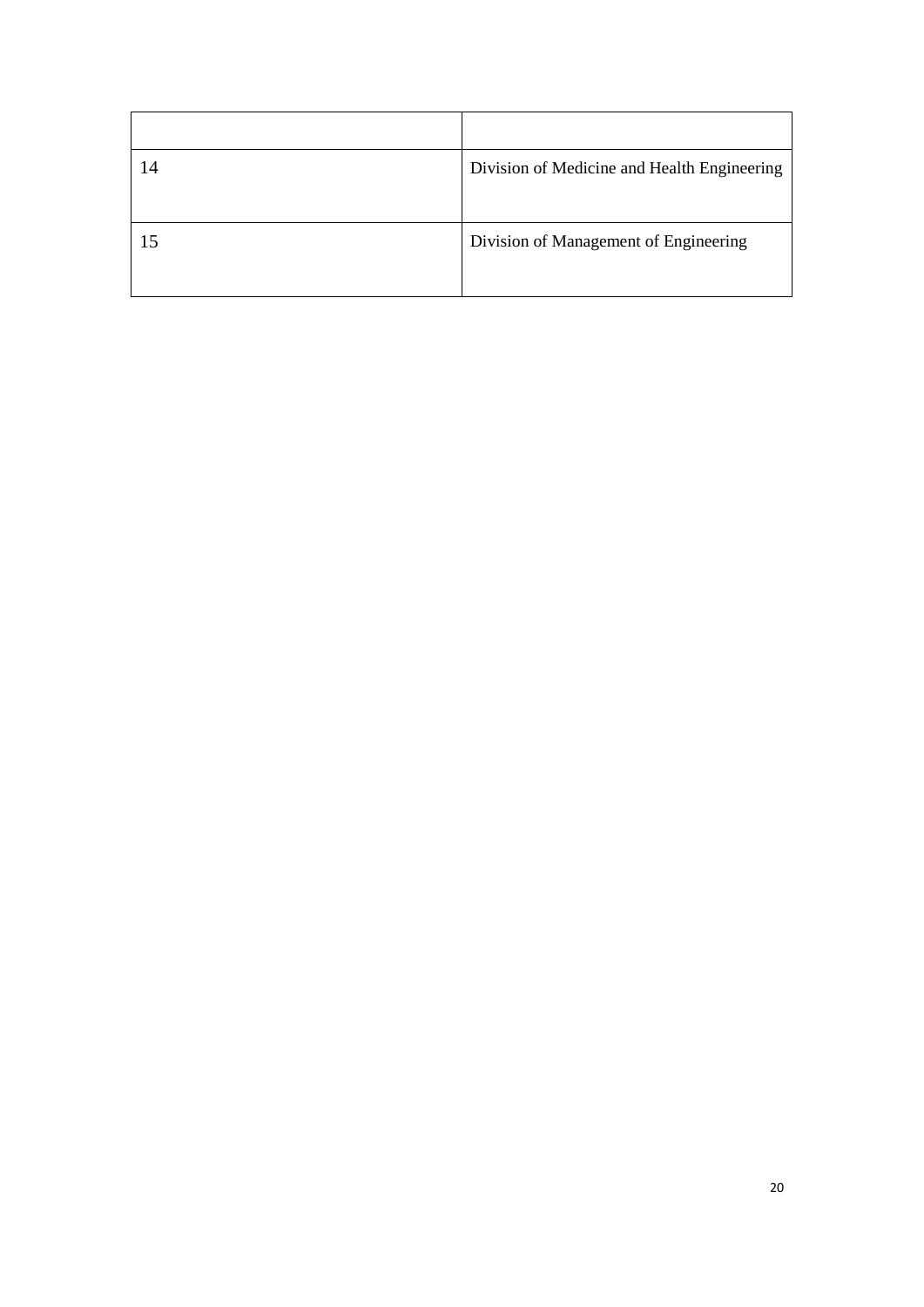### Table 3

| <b>IV Regression</b> | (1)            | (2)                                            | (3)                           | (4)                            | (5)                                       | (6)                            | (7)                            |
|----------------------|----------------|------------------------------------------------|-------------------------------|--------------------------------|-------------------------------------------|--------------------------------|--------------------------------|
| <b>VARIABLES</b>     | Age            | Years lived after<br>Nomination or<br>Election | Years lived<br>after Election | <b>Years lived</b><br>after 50 | <b>Years lived</b><br>after <sub>60</sub> | <b>Years lived</b><br>after 70 | <b>Years lived</b><br>after 80 |
| Academician          | $1.168***$     | 1.268***                                       | $1.840***$                    | $1.207***$                     | $1.300***$                                | 1.392***                       | 2.292***                       |
|                      | (0.202)        | (0.295)                                        | (0.613)                       | (0.208)                        | (0.232)                                   | (0.239)                        | (0.464)                        |
| Male                 | $-0.115$       | $-0.125$                                       | $-0.170$                      | $-0.121$                       | $-0.132$                                  | $-0.213$                       | $-0.148$                       |
|                      | (0.107)        | (0.108)                                        | (0.224)                       | (0.111)                        | (0.125)                                   | (0.134)                        | (0.337)                        |
| Cohort               | $-0.923***$    | $-0.913***$                                    | $-0.658***$                   | $-0.919***$                    | $-0.934***$                               | $-0.967***$                    | $-1.009***$                    |
|                      | (0.0119)       | (0.0177)                                       | (0.0367)                      | (0.0135)                       | (0.0185)                                  | (0.0243)                       | (0.0879)                       |
| Cohort <sup>2</sup>  | $-0.000930***$ | $-0.000832***$                                 | $-0.00142***$                 | $-0.00102***$                  | $-0.000428$                               | 0.00122                        | 0.00619                        |
|                      | (0.000197)     | (0.000188)                                     | (0.000390)                    | (0.000247)                     | (0.000469)                                | (0.000856)                     | (0.00580)                      |
| Age of Nom or Elect  |                | $-0.979***$                                    | $-0.566***$                   |                                |                                           |                                |                                |
|                      |                | (0.0126)                                       | (0.0261)                      |                                |                                           |                                |                                |
| Constant             | 91.36***       | 89.78***                                       | 60.96***                      | 41.31***                       | 31.32***                                  | 21.50***                       | 11.07***                       |
|                      | (0.242)        | (1.165)                                        | (2.418)                       | (0.255)                        | (0.289)                                   | (0.294)                        | (0.651)                        |
| F-statistic          | 20.19          | 20.19                                          | 20.19                         | 19.79                          | 17.83                                     | 15.14                          | 7.84                           |
| Observations         | 3649           | 3649                                           | 3649                          | 3450                           | 3012                                      | 2361                           | 686                            |
| R-squared            | 0.981          | 0.940                                          | 0.712                         | 0.974                          | 0.946                                     | 0.926                          | 0.795                          |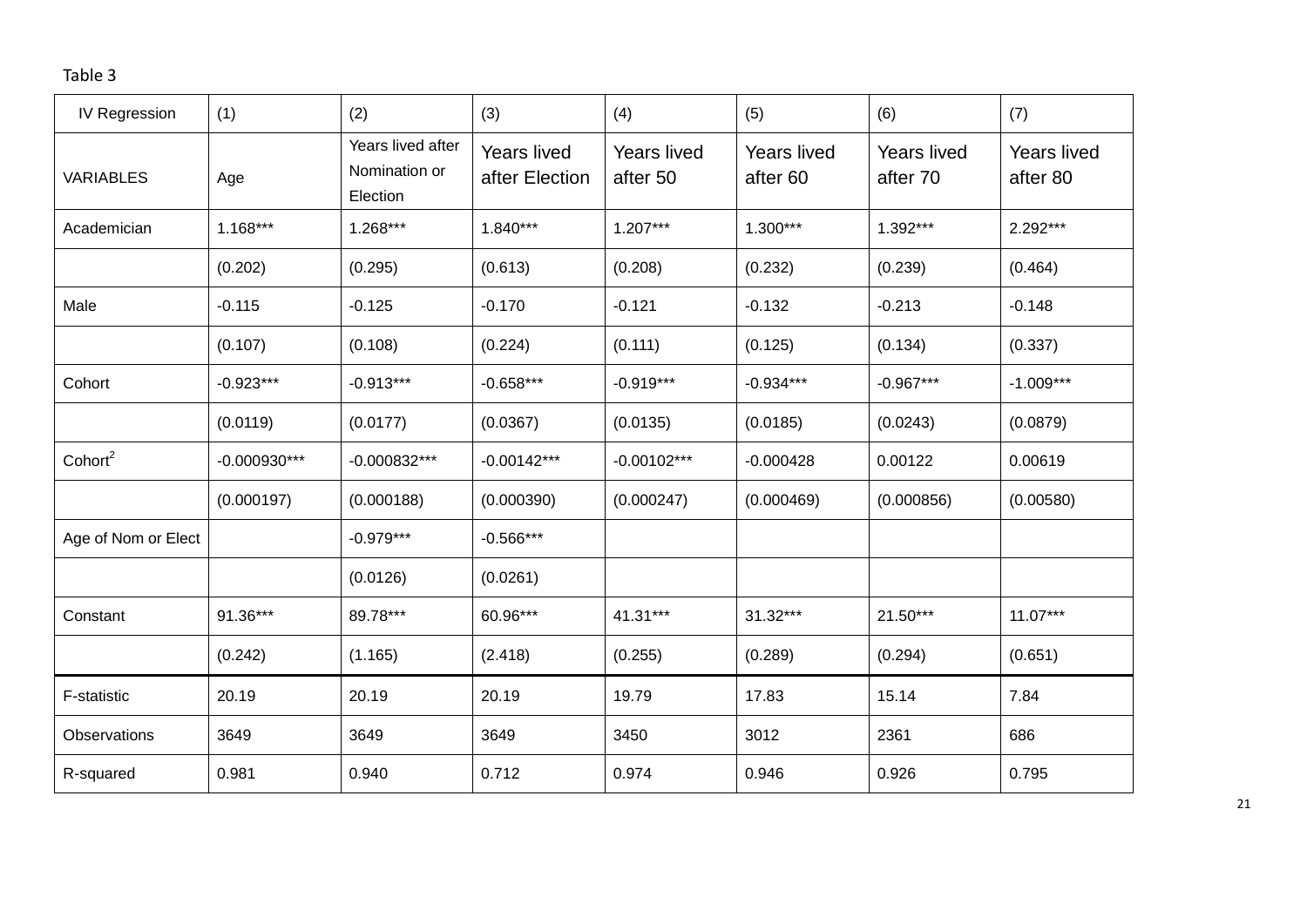Standard errors in parentheses \*\*\* p<0.01, \*\* p<0.05, \* p<0.1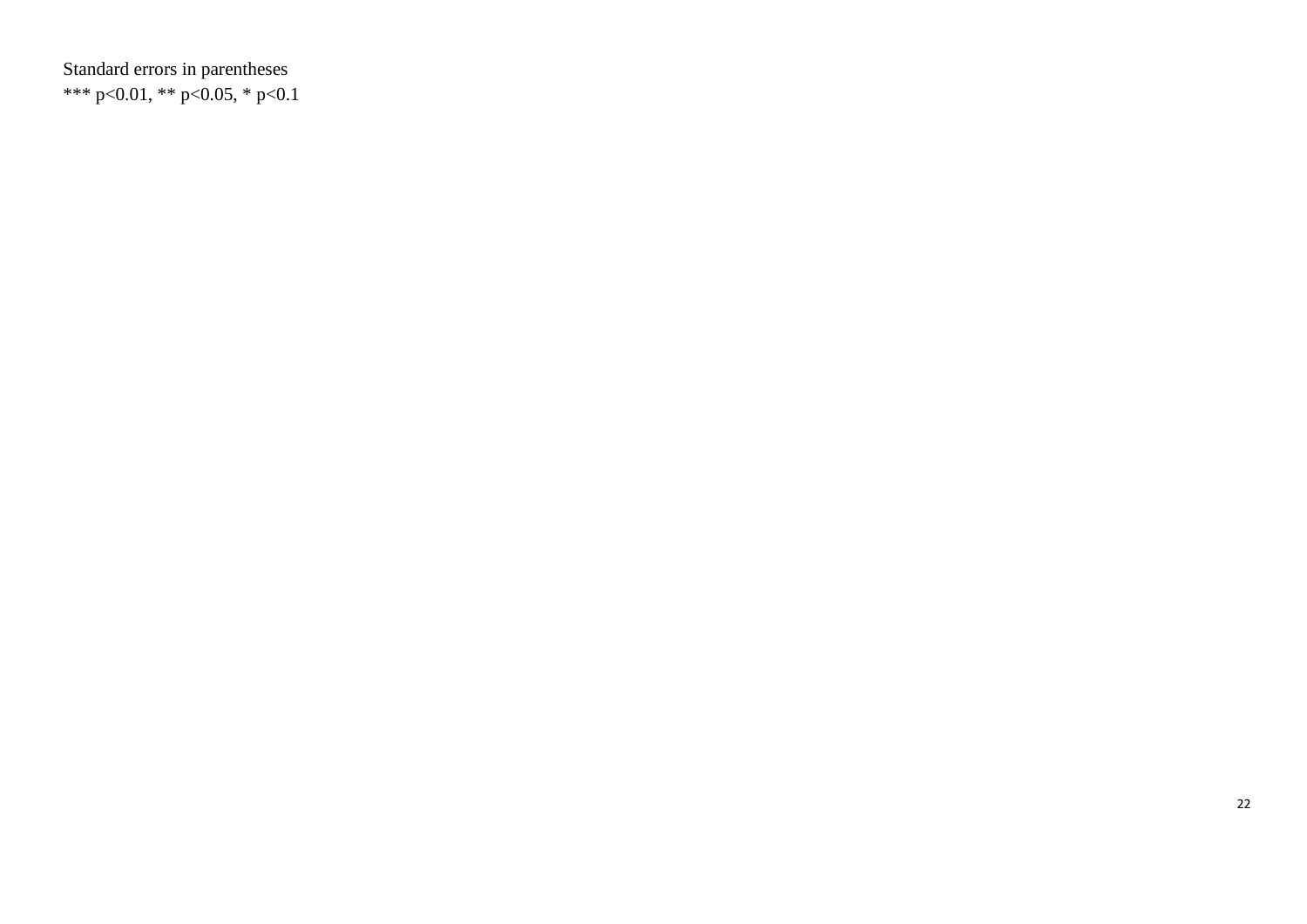Table 4A

| Tests of Endogeneity |         |                |  |
|----------------------|---------|----------------|--|
| Durbin (score)       | 42.4119 | $(p = 0.0000)$ |  |
| chi2(1)              |         |                |  |
| Wu-Hausman           | 42.8401 | $(p = 0.0000)$ |  |
| F(1, 3643)           |         |                |  |

For the regression in the Table 3 Column 1.

#### Table 4B

.

| Tests of Overidentifying Restrictions: |         |                |  |
|----------------------------------------|---------|----------------|--|
| Sargan (score)                         | 14.0049 | $(p = 0.3735)$ |  |
| chi2(13)                               |         |                |  |
| Basmann                                | 13.9895 | $(p = 0.3746)$ |  |
| chi2(13)                               |         |                |  |

<u> 1980 - Johann Stoff, deutscher Stoff, der Stoff, der Stoff, der Stoff, der Stoff, der Stoff, der Stoff, der </u>

For the regression in the Table 3 Column 1.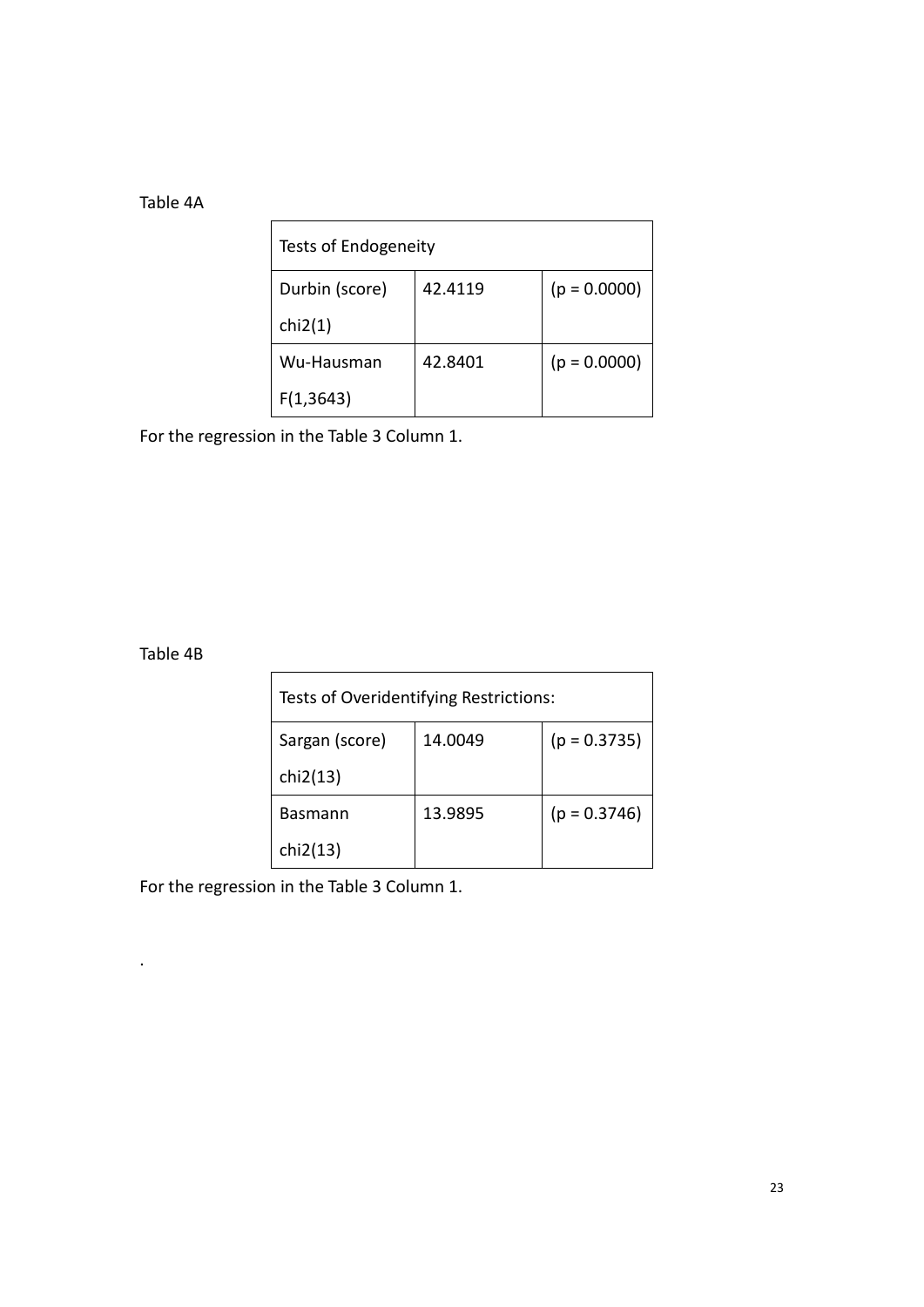



**Distribution of Nominee and Academicians Across Divisions**

See Table 2 for the label of each Division.





See Table 2 for the label of each Division.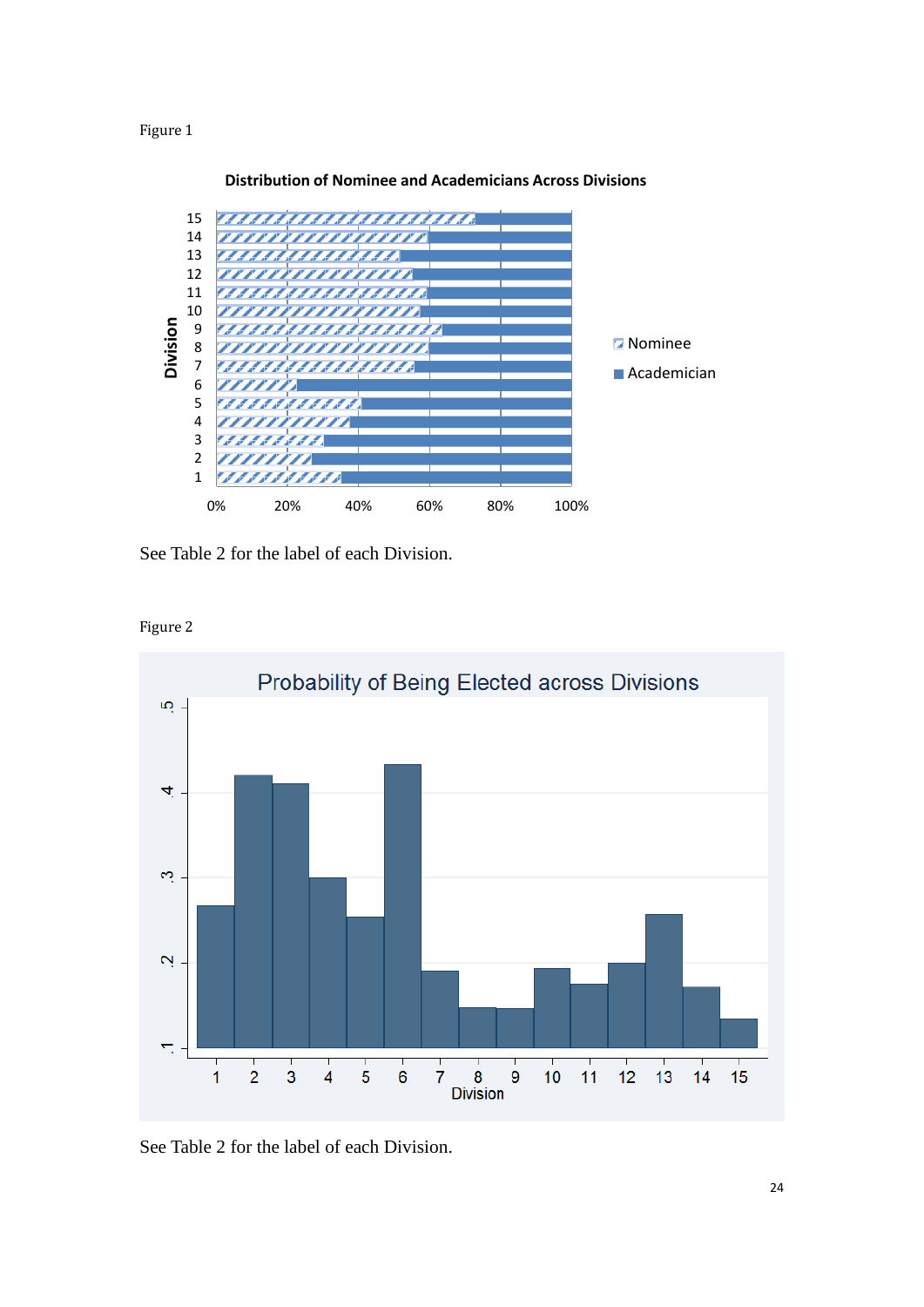



The null hypothesis that two curves are not distinguishable cannot be rejected at a conventional level. Yet we do not attach much importance to this figure since most of our samples are censored and reverse causality problem is not solved.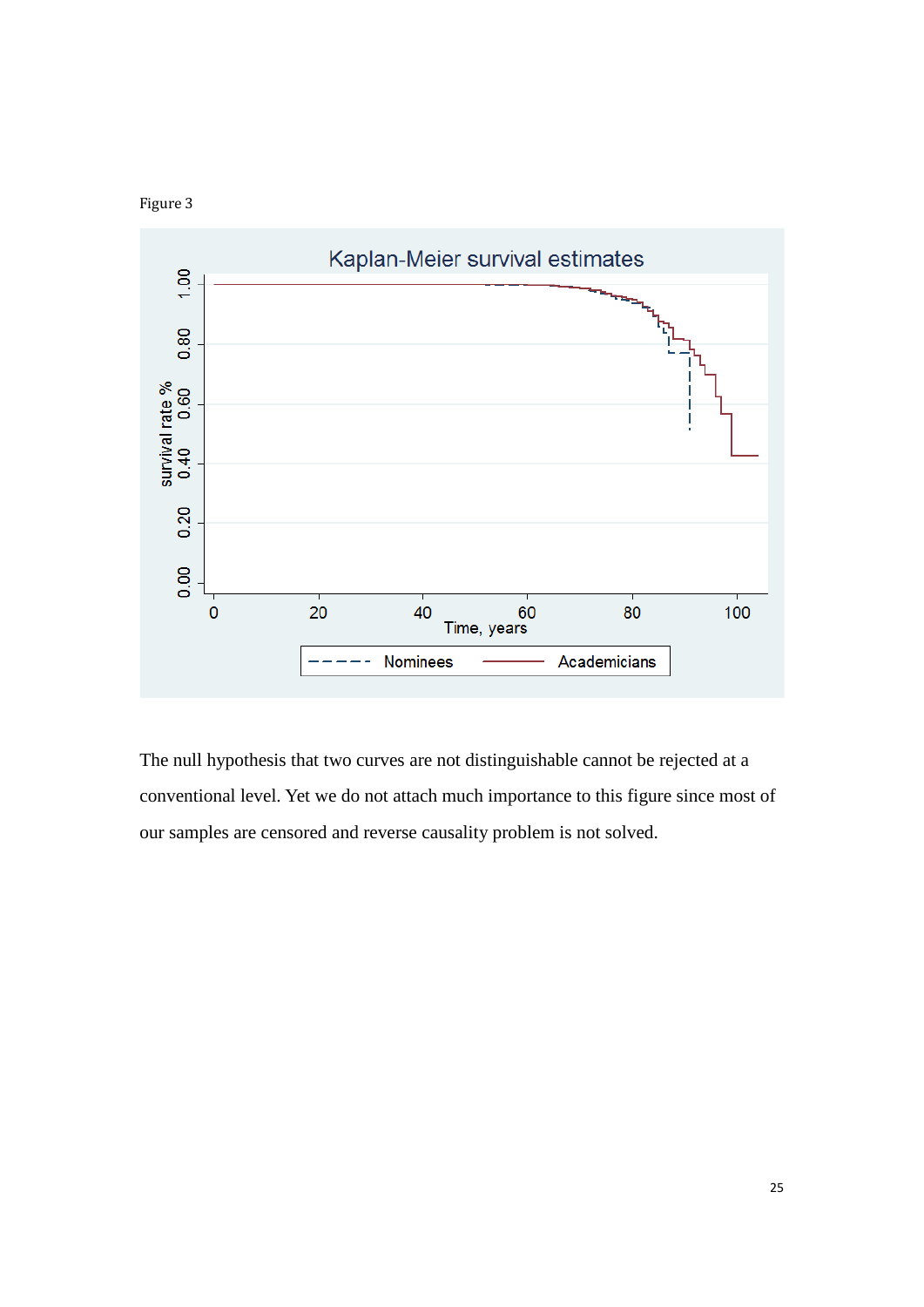#### **References**

- Case, A., Lubotsky, D. and C. Paxson.2002.Economic Status and Health in Childhood: The Origins of the Gradient.American Economic Review,92(5).
- Christopher J. Boyce,2011, Andrew J. Oswald, Do people become healthier after being promoted?,Health Economics.
- Frey, B.S., 2005. Knight fever: towards an economics of awards. CESifoWorking Paper 1468.
- Karasek, R., Theorell, T., 1990. HealthyWork: Stress, Productivity and the Reconstruction ofWorking Life. Basic Books, New York.
- Luft, H.S., 1975. The impact of poor health on earnings. Review of Economics and Statistics 57 (1), 43–57.
- Marmot, M.G., Shipley, M.J., Rose, G., 1984. Inequalities in death—specific explanations of a general pattern? Lancet 323, 1003–1006.
- Marmot, Michael. The Influence of Income on Health: Views of An Epidemiologist [J]. Health Affairs, 2002, 21(2).
- Marmot,M.G., Davey Smith, G., Stansfeld, S., Patel, C.,North, F., Head, J., White, I., Brunner, E., Feeney, A., 1991. Health inequalities among British civil servants: the Whitehall II study. Lancet 337, 1387–1393.
- Marmot,M.G., Rose, G., Hamilton, P.J.S., 1978.Employment grade and coronary heart disease in British civil servants. Journal of Epidemiology and Community Health 32 (4), 244–249.
- Matthew D. Rablen, Andrew J. Oswald. 2008, Mortality and immortality: The Nobel Prize as an experiment into the effect of status upon longevity. Journal of Health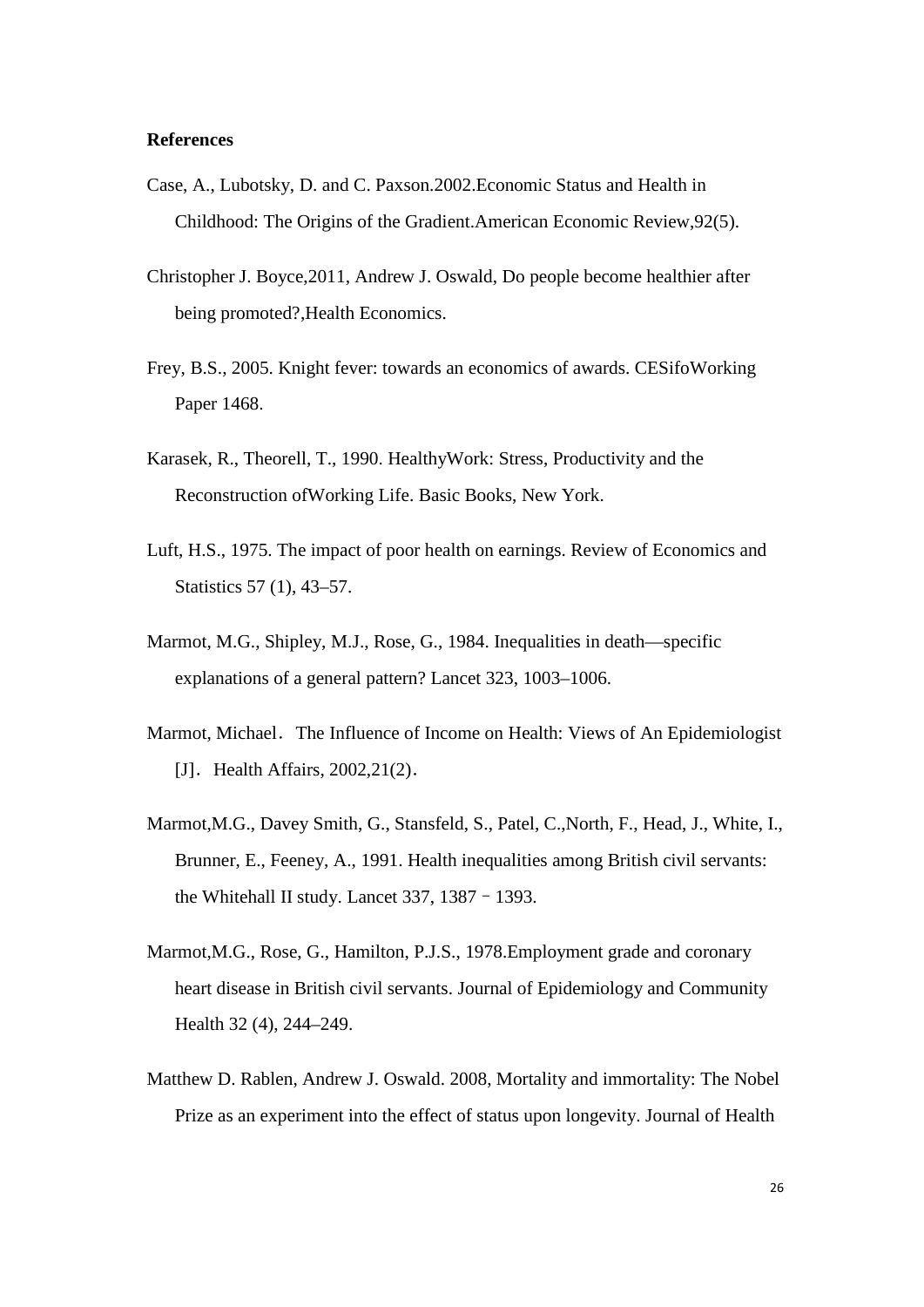Economics 27,1462-1471.

- Redelmeier, D.A., Singh, S.M., 2001a. Survival in academy award-winning actors and actres. Annals of Internal Medicine 134, 955–962.
- Redelmeier, D.A., Singh, S.M., 2001b. Longevity of screenwriters who win an academy award: longitudinal study. British Medical Journal 323, 1491–1496.
- Reid, D.D., Brett, G.Z., Hamilton, P.J.S., Jarrett, R.J., Keen, H., Rose, G., 1974. Cardio-respiratory disease and diabetes among middle-aged male civil servants: a study of screening and intervention. Lancet 303, 469–473.
- Roseboom T. J., J. H. P. van der Meulen, A.C. Ravelli, C. Osmond, D. J. Barker, and O. P. Bleker. 2011.Effects of prenatal exposure to the Dutch famine on adult disease in later life: an overview.Twin Research, 4(5):293-298.
- S. Jay Olshansky, PhD, 2011,Aging of US Presidents,JAMA,Vol 306, No. 21.
- Smith, J.P., 1998. Socioeconomic status and health. American Economic Review 88 (2), 192–196.
- Smith, J.P., 1999. Healthy bodies and thick wallets: the dual relation between health and economic status. Journal of Economic Perspectives 13 (2), 145–166.
- Smith, J.P., 2005. Unraveling the social-health connection. Population and Development Review 30, 108–132.
- Stansfeld, S.A., Head, J., Fuhrer, R., Shipley, M.J., Marmot, M.G., 1999.Work characteristics predict psychiatric disorder: prospective results fromthe Whitehall II study. Occupational and Environmental Medicine 15, 302–307.
- Steptoe, A., Kunz-Ebrecht, S., Owen, N., Feldman, P.J., Rumley, A., Lowe, G.D.O., Marmot, M.G., 2003a. Influence of socioeconomic status and job control on plasma fibrogen responses to acute mental stress. Psychosomatic Medicine 65 (1),